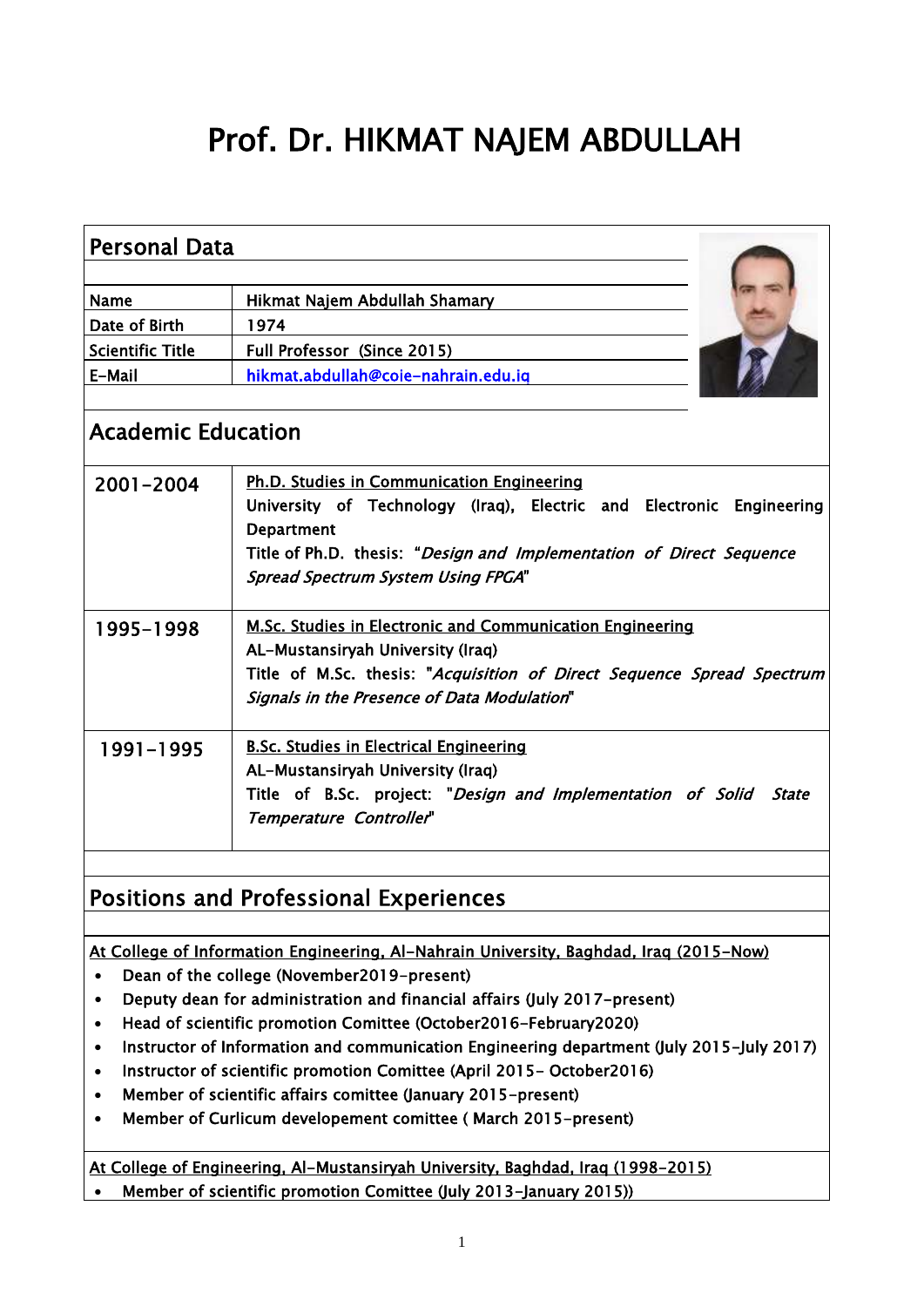- Member of scientific affairs comittee (April 2010-January 2015)
- Head of developement comittee of Communication and advanced digital techniques laboratories (2010-2015)
- Member of examination comittee (1998-2005)
- Head of computer security comittee (2001-2003)
- Head of maintinance comittee (1999-2001)

#### Other activites

- Researcher at Swedish Iraqi studies network, since 2020.
- Senior member, Institute of Electrical and Electronic Engineers (IEEE), USA, since 2007.
- Fellowship member, International Insititute od Education (IIE), USA, since 2011.
- Fellowship member, German alumni association, Germany, since 2010.
- Fellowship member, Bonn-Rhein-Sieg university of applied sciences alumni association, Germany, 2013.
- Chairman of many post graduate examining committees at different Iraqi universities.
- Editorial board member of Iraqi Journal of Information and Communication Technology (IJICT), Iraq, ISSN 2222-758X.
- Consultant member of Engineering and Technology Journal, Iraq, ISSN 1681-6900.
- Co-founder of Access-Germany-Iraq AGI Academy for professional training in cooperation with FIB company in Germany, 2009.
- Member of Scientific Committee for MOSHARAKA conferences (July 2011-present).
- Reveiwer for many Iraqi engineering journals.
- Reveiwer for scopus indexed international journals including: Transaction in Communication Journal (IEEE), Wireless Personal Communication Journal (springer), Journal of Information Security and Applications (Elsevier).

## Scientific Media Identifiers

- ORCID: 0000-0002-1133-2057
- Researcher ID: D-6734-2014
- Scopus [Author ID: 54917648100:](https://www.scopus.com/authid/detail.uri?authorId=54917648100) (Hikmat N. Abdullah), h-index: 6
- Google Scholar: (Hikmat N. Abdullah), h-index: 9
- Research Gate: (Hikmat N. Abdullah), RG Score: 13. 8

#### Teaching Experience

| <b>Current</b>  | Academic Staff member, College of Information Engineering, Information |  |  |  |  |
|-----------------|------------------------------------------------------------------------|--|--|--|--|
| <b>Position</b> | and Communication Engineering Department, AL-Nahrain University,       |  |  |  |  |
| since           | Bagdad, Iraq                                                           |  |  |  |  |
| 05.01.2015      | Topics: Broadband Communications (Postgraduate-Ph. D)                  |  |  |  |  |
|                 | Advanced Coding Techniques, Wireless Communications (Postgraduate-     |  |  |  |  |
|                 | $M.SC.$ )                                                              |  |  |  |  |
|                 | Information Theory and Coding, Analogue communication,<br>Digital      |  |  |  |  |
|                 | <b>Communication (Undergraduate)</b>                                   |  |  |  |  |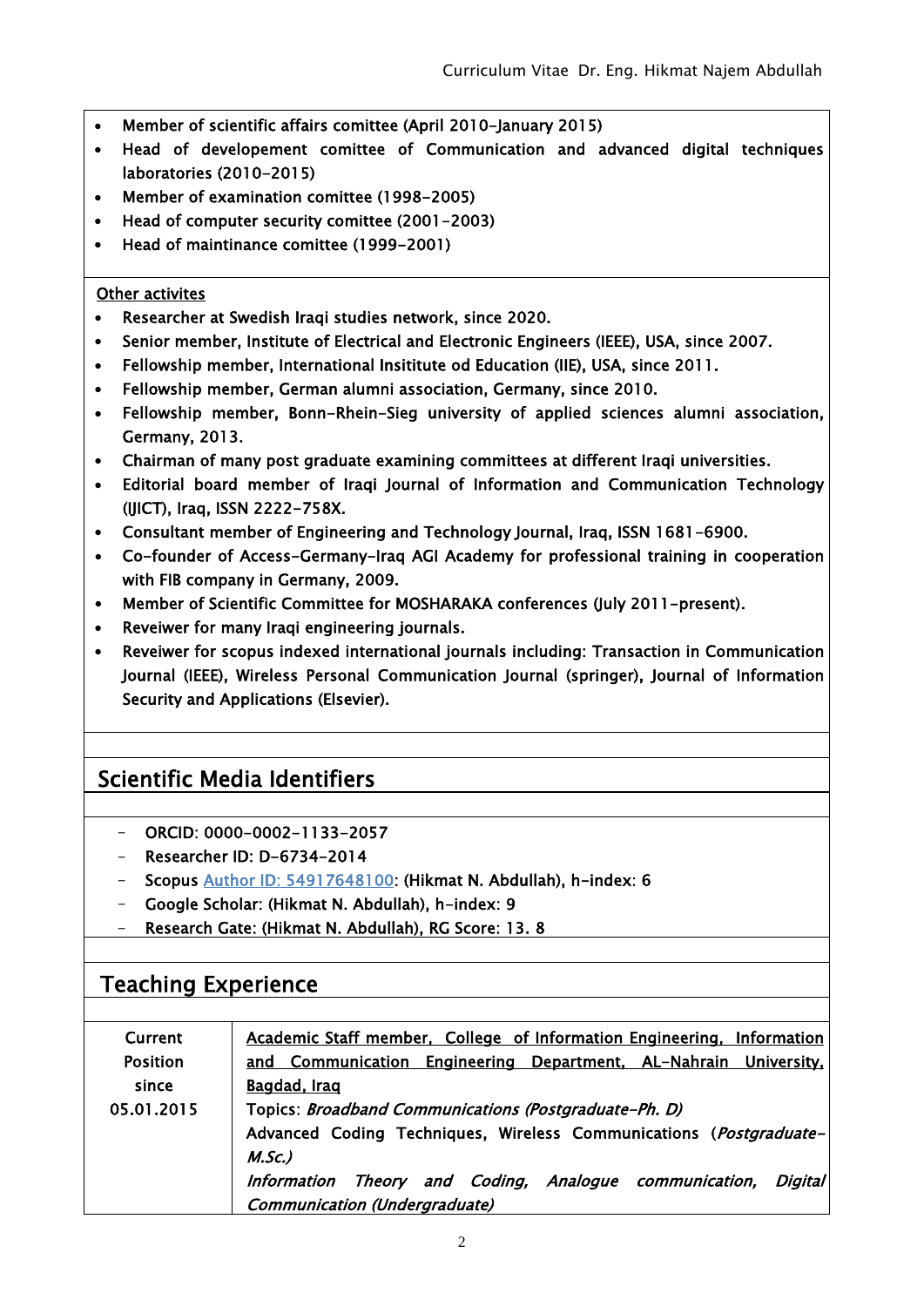| 04.04.1998-<br>04.01.2015    | Academic Staff member, College of Engineering, Electrical Engineering<br>Department, AL-Mustansiryah University, Bagdad, Iraq<br>Topics: Advanced Digital Techniques, Neural Networks, and Field<br>Programmable Gate Arrays FPGA (Postgraduate-M.Sc).<br><b>Communication</b><br>Theory,<br>Digital Communication, Microcomputer<br>Architecture and Assembly Language, Digital Signal Processing, Network<br>Communication (Undergraduate) |  |  |  |  |
|------------------------------|----------------------------------------------------------------------------------------------------------------------------------------------------------------------------------------------------------------------------------------------------------------------------------------------------------------------------------------------------------------------------------------------------------------------------------------------|--|--|--|--|
| 01.10.2014-<br>01.10.2016    | <b>Lecturer, Electrical Engineering Department. University of Technology,</b><br>Baghdad, Iraq<br>Topics: Computer Aided Design (Postgraduate-Ph.D.)                                                                                                                                                                                                                                                                                         |  |  |  |  |
| $01.10.2013 -$<br>01.10.2016 | Lecturer, Communication Engineering Department. Al-Mamoun Private<br>University College, Baghdad, Iraq<br>Topics: Information Theory (Undergraduate)                                                                                                                                                                                                                                                                                         |  |  |  |  |
| $01.10.2012 -$<br>18.02.2013 | <b>Lecturer, EMT Department. Bonn-Rhein-Sieg University of Applied Sciences</b><br><b>Sankt Augustin, Germany</b><br>Topics: Wideband Communications (postgraduate-M.Sc.)                                                                                                                                                                                                                                                                    |  |  |  |  |
| 19.10.2009-<br>16.02.2010    | Lecturer, Computer Engineering Department. Dijla Private University<br>College, Baghdad, Iraq<br>Topics: Communication Theory (Undergraduate)                                                                                                                                                                                                                                                                                                |  |  |  |  |
| $04.12.2001 -$<br>11.09.2003 | <b>Lecturer, Computer Science Department. College of Education For Women.</b><br>Baghdad University, Baghdad, Iraq<br>Topics: Microcomputer Architecture (Undergraduate)                                                                                                                                                                                                                                                                     |  |  |  |  |
| 01.10.2000-<br>09.09.2001    | Lecturer, College of Science, Computer Science Department, Al-Mustansi-<br>ryah University, Baghdad, Iraq<br>Topics: Microprocessor programming and interfacing (Undergraduate)                                                                                                                                                                                                                                                              |  |  |  |  |

| ייכטניכונים ומוונט        |                                                                                                                                                                                                                                                                                                                                                                                               |  |
|---------------------------|-----------------------------------------------------------------------------------------------------------------------------------------------------------------------------------------------------------------------------------------------------------------------------------------------------------------------------------------------------------------------------------------------|--|
|                           |                                                                                                                                                                                                                                                                                                                                                                                               |  |
| 24.02.2013-<br>23.03.2013 | <b>Guest Researcher, University of Applied Science, Bonn-Rhein-Sieg, Germany</b><br>Research emission as a Supervisor of an Iraqi Ph.D student, sponsored by<br>Iraqi Ministry of Higher Education and Scientific Research at the Institute for<br>Electronic, Mechanic and Journalism Techniques (EMT).<br>Topic: Implementation of Discrete Wavelet Packet Modulation System Using<br>FPGA. |  |
| 26.06.2012-               | Guest Researcher, University of Applied Science, Bonn-Rhein-Sieg, Germany                                                                                                                                                                                                                                                                                                                     |  |
| 25.12.2012                | Research visit sponsored by University of Applied Science, Bonn-Rhein-Sieg                                                                                                                                                                                                                                                                                                                    |  |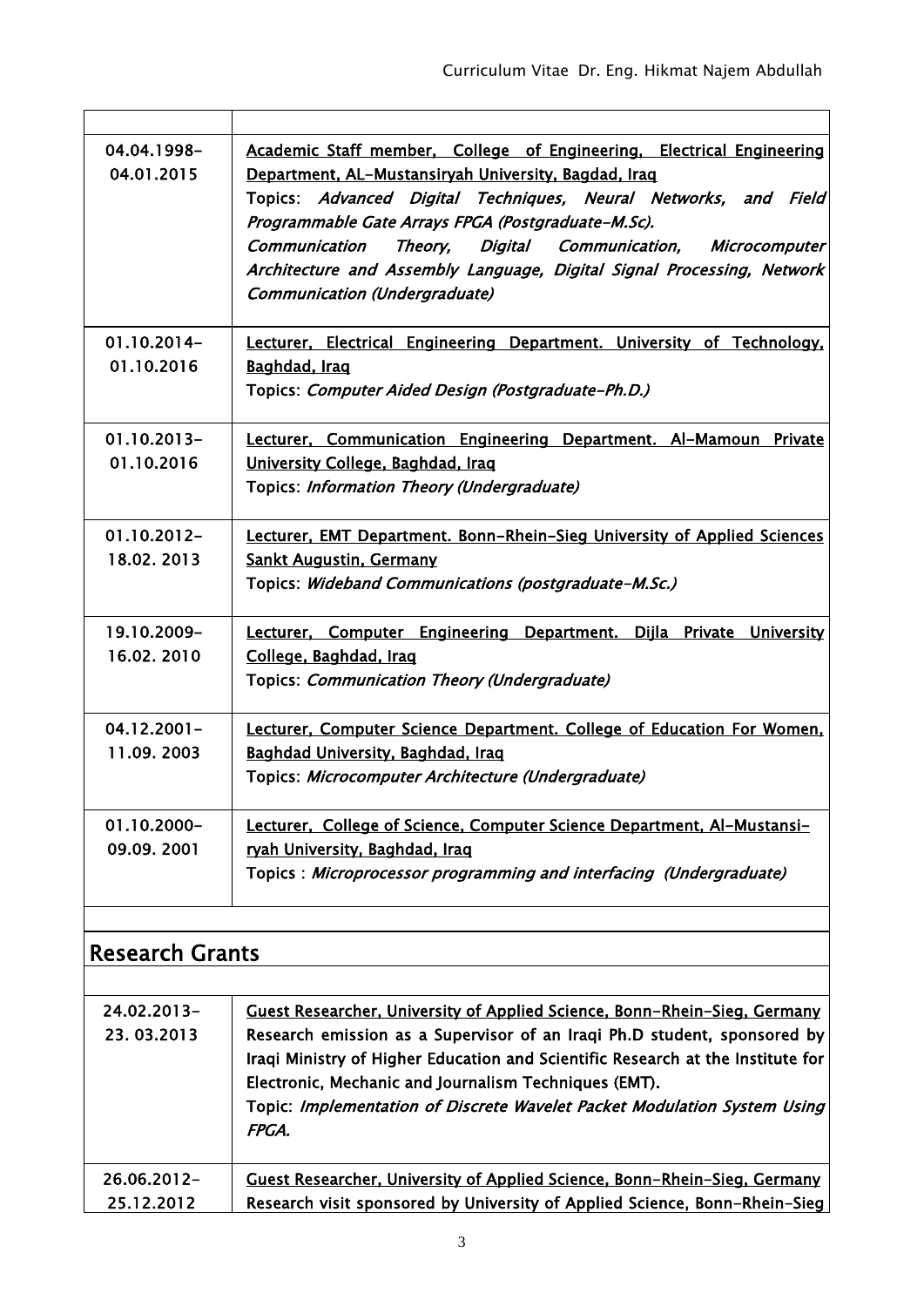|                                                        | (Germany) and IIE organization (USA) at the Institute for Electronic, Mechanic<br>and Journalism Techniques (EMT).<br>Topic: Design and Implementation of differential chaos shift keying<br>modulation system.                                                                                                                                                                          |  |  |  |
|--------------------------------------------------------|------------------------------------------------------------------------------------------------------------------------------------------------------------------------------------------------------------------------------------------------------------------------------------------------------------------------------------------------------------------------------------------|--|--|--|
| $19.02.2011 -$<br>18.02.2012                           | Guest Researcher (sabbatical stay), University of Applied Science, Bonn-<br>Rhein-Sieg, Germany<br>Research visit sponsored by University of Applied Science, Bonn-Rhein-Sieg<br>(Germany) and IIE organization (USA) at the Institute for Electronic, Mechanic<br>and Journalism Techniques (EMT).<br>Topic: Chaotic communications for wireless sensing Applications.                  |  |  |  |
| 28.09.2009-<br>18.10.2009                              | Guest Researcher, University of Applied Science, Cologne, Germany<br>Research emission as a Supervisor of an Iraqi Master student, sponsored by<br>Iraqi Ministry of Higher Education and Scientific Research the Institute for<br>Communication, Faculty of Information, Media und Electronics (F07).<br>Topic: Programming and Interfacing of FPGA Boards Using Simulink HDL<br>Coder. |  |  |  |
| 01.08.2008-<br>01.11.2008                              | Guest Researcher, University of Applied Science, Bonn-Rhein-Sieg, Germany<br>Research visit, sponsored by German Academic Exchange Service (DAAD) at<br>the Institute for Electronic, Mechanic and Journalism Techniques(EMT),<br>Topic: Programming ALTERA-FPGA Boards Using Embedded MATLAB.                                                                                           |  |  |  |
| 01.04.2005-<br>30.06.2005                              | Guest Researcher, University of Applied Science, Cologne, Germany<br>Research visit, sponsored by the UNESCO/German Academic Exchange<br>Service (DAAD) at the Institute for Communication, Faculty of Information,<br>Media und Electronics (F07).<br>Topic: Programming and Interfacing of ALTERA-FPGA Boards.                                                                         |  |  |  |
| $04.08.2001 -$<br>19.03.2003                           | Scientific Researcher, Al-Milad Company, Ministry of Industry, Baghdad,<br>Iraq.<br>Topic: Design and implementation of synchronization sub-system for<br>frequency hopping spread spectrum communication system receiver                                                                                                                                                                |  |  |  |
| <b>Foreign Languages</b>                               |                                                                                                                                                                                                                                                                                                                                                                                          |  |  |  |
| Arabic language<br>English language<br>German language | Mother language<br>Good in speaking, Excellent in reading and writing<br>Basic knowledge (B1 level)                                                                                                                                                                                                                                                                                      |  |  |  |
|                                                        |                                                                                                                                                                                                                                                                                                                                                                                          |  |  |  |

# Professional Memberships

| Since 2018 | Member of Iraqi Academic Union                           |
|------------|----------------------------------------------------------|
| since 2011 | International Institute of Education (IIE) fellow Member |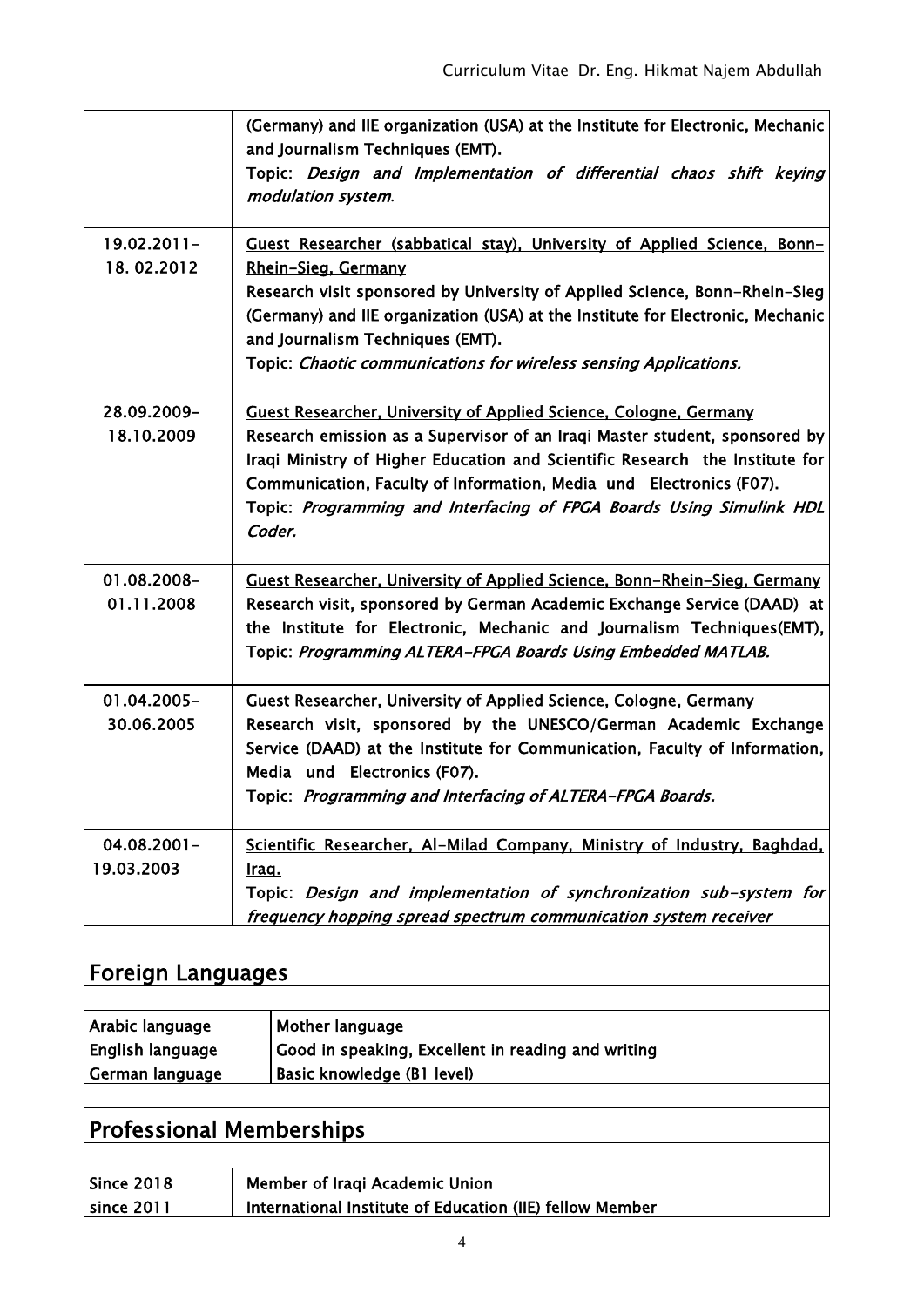| since 2008 | Member of DAAD Alumni Association                 |
|------------|---------------------------------------------------|
| since 2006 | Member of IEEE Society (Senior member since 2014) |
| since 2000 | Member of Iraqi community of Computer sciences    |
| since 1998 | Member of Iraqi Teachers Union                    |
| since 1995 | <b>Member of Iragi Engineers Union</b>            |

## Awards & Prizes

- Al-Nahrin university prize 2018, for obtaining a patent
- Medal of International Creativity, 2018, Babylon University.
- Al-Nahrin university prize 2017, for best academic in Engineering specialization.
- Al-Nahrain university prize 2016, for getting full professor title.

#### Appreciation Letters

| Minister of higher education and scientific research, Iraq                   | 6  |
|------------------------------------------------------------------------------|----|
| • President of Al-Nahrain university, Iraq                                   | 24 |
| • President of Al-Mustansiryah university, Iraq                              | 2  |
| • President of University of Technology, Iraq                                |    |
| • President of University of Information technology and Communications, Iraq |    |
| • President of University of Human Development, Iraq                         |    |

#### Patents

1. "Design of Smart Wireless Changeover for Continuous Electric Current Feeding from Power Sources of Variable Capacities", Patent no. 5261, International classification: H04B17/00, Issued by ministry of planning, Iraq in 26.02.2018

## Training Courses

- 1. Swedish Iraqi Studies Network: Training course on "Classification and Management of Scientific Journals", Baghdad, Iraq, 9-14 May 2020.
- 2. German-Iraqi Management Training Academy: Training course on *"Innovation Management* and Leadership", Bonn, Germany, 9-13 July 2019.
- 3. International Alumni Conference of Bonn-Rhein-Sieg university of Applied Sciences: Training course on "Intercultural and interdisciplinary challenges to be faced in project management", Bonn, Germany, 27-30 September 2015.
- 4. International Institute of Education (IIE) training workshop on "Building Academic Research Capacity", Erbil, Iraq, 03-05 February 2014.
- 5. International Institute of Education (IIE) training workshop on "Student and Faculty Evaluation and Assessment", Erbil, Iraq, 25-27 June 2013.
- 6. International Institute of Education (IIE) training workshop on "Modern Teaching Methodology and Excellence in University Teaching", Erbil, Iraq, 28-30 January 2013.
- 7. International Institute of Education (IIE) training workshop on "Standards of Quality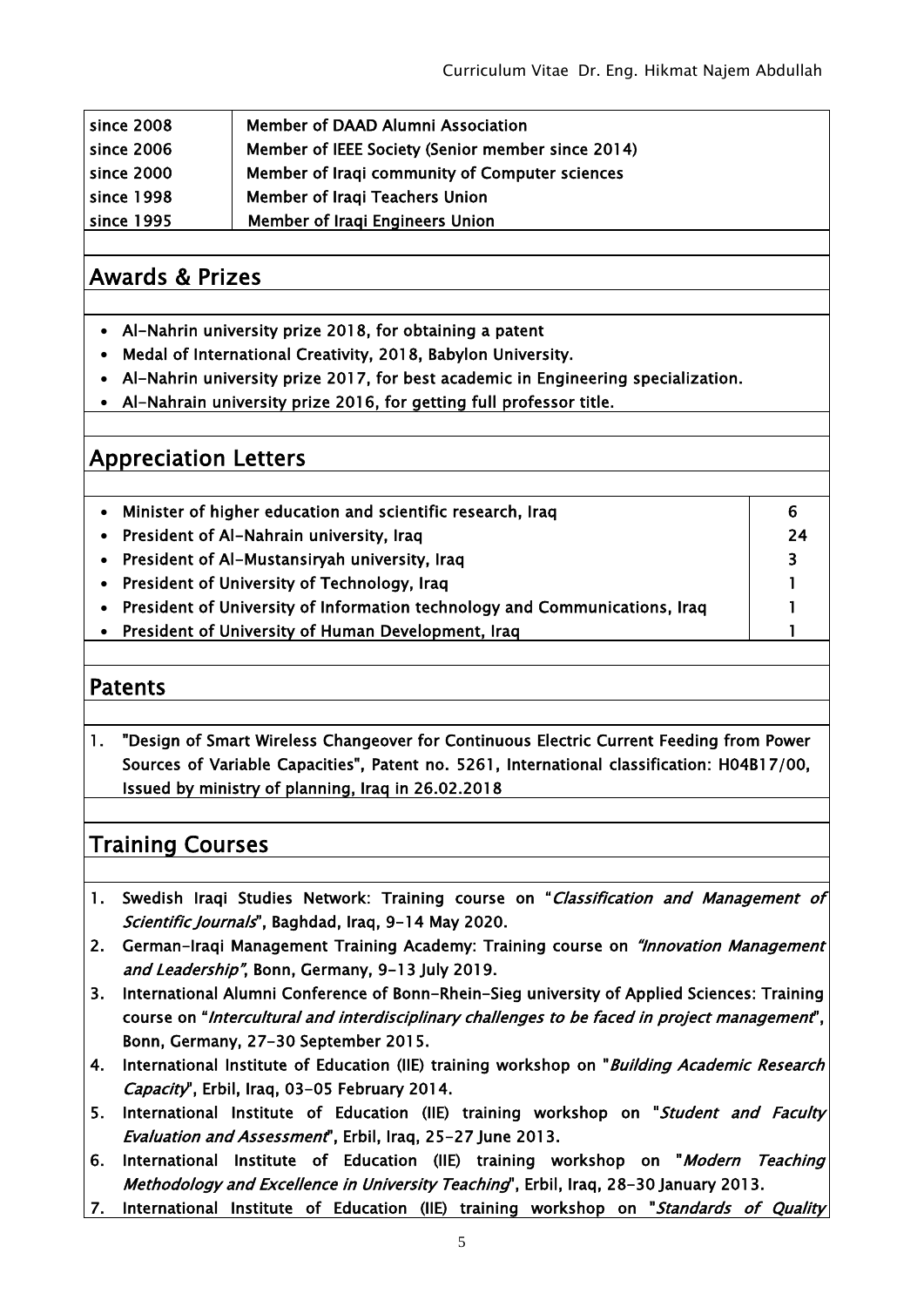Assurance and Accreditation in Higher Education", Erbil, Iraq, 29-31 January 2012.

- 8. Alumni portal Deutschland workshop on "Networks and Cooperation", Erbil, Iraq, 23-24 February 2010.
- 9. Al-Mustansiryah University computer training centre: "3rd training course for Computer Skills", Baghdad, Iraq, 10 July-4 August, 1999.
- 10. Al-Mustansiryah University centre for teaching and academic training : "55th training course for academic skills", Baghdad, Iraq, 10 July-10 August, 1999.

## Ph.D. Students

- 1. Hadeel S. Abed, "Chaos Based Compressive Sensing for Collaporative Cognitive Radio", Al-Nahrain university, Iraq, 2020.
- 2. Muntaser S. Falih, "Implementation of Improved Sensing and Sharing Schemes for Cognitive Radio System", Al-Nahrain university, Iraq, 2020.
- 3. Asaad H. Sahar, "High Rate Channel Coding Based on Chaotic Dynamics", University of Technology, Iraq, 2020.
- 4. Hamsa A. Abdullah, "Secure Multimedia Transmission using Chaotic Systems", Al-Nahrain university, Iraq, 2018.
- 5. Atheer J. Mansor, "FPGA Based Encryption System using Chaotic Maps", University of Technology, Iraq, 2017.
- 6. Fadhil S. Sahib, "Design and Implementation of Complex Wavelet Packet Modulation using FPGA", University of Basrah, 2013.

## M.Sc. Students

- 1. Rawaa J. Hasan, "Performance Improvement of Subcarrier Index Modulation OFDM System", Al-Nahrain university, Iraq, 2019
- 2. Nuha Sh. Baker, "Throughput Enhancement for Spectrum Sensing Schemes in Cognitive Radio Networks ", Al-Nahrain university, Iraq, 2017.
- 3. Hadeel S. Abed, "Improvement of Spectrum Sensing Energy in Cognitive Radio Network", Al-Nahrain university, Iraq, 2016**.**
- 4. Haider A. M. Jawad, "Design of Robust Wireless Sensing Network", Al-Mustansiryah University, Iraq, 2015.
- 5. Ameer K. Jawad, "High Security Communication System based on Chaos Masking over AWGN Channel", Al-Mustansiryah University, Iraq, 2015.
- 6. Ibrahim F. Ali, "Chaos Parameter Modulation Schemes", Al-Mustansiryah University, Iraq, 2015.
- 7. Sura F. Yousif, "Chaos Based Image Stegonographic System", Al-Mustansiryah University, Iraq, 2014.
- 8. Sarab K. Mahmoud, "Chaos Based Channel Coding", Al-Mustansiryah University, Iraq, 2014.
- 9. Ali A. Radhi, "Performance Evaluation of Quadrature OFDM System", Al-Mustansiryah University, Iraq, 2010.
- 10. Hussein A. Hadi, "Design and Implementation of FPGA Based Software Defined Radio Using Simulink HDL Coder", Al-Mustansiryah University, Iraq, 2009.
- 11. Safaa A. Ali, "Design and Implementation of Slantlet based PCC-OFDM System Using FPGA",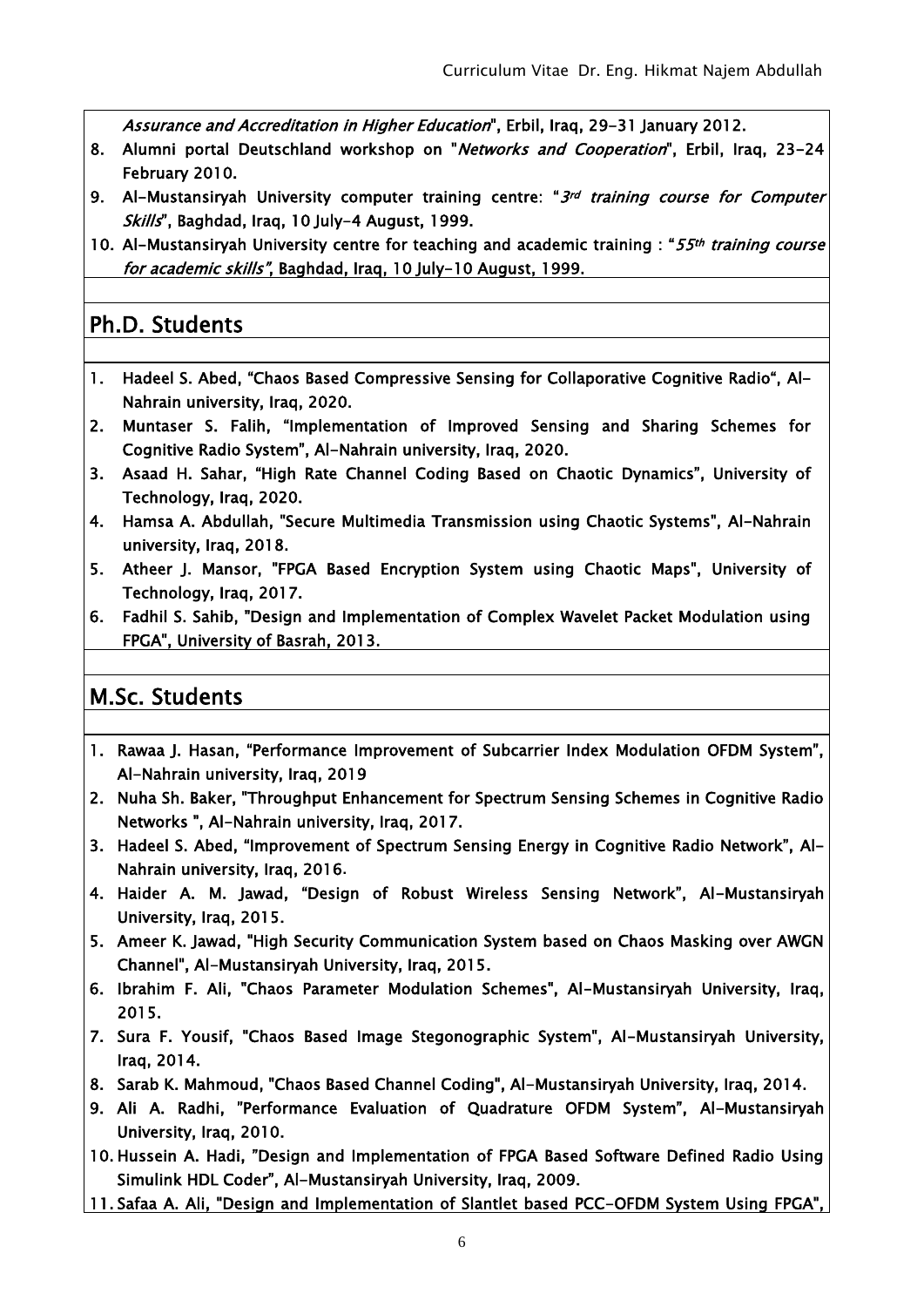Al-Mustansiryah University, Iraq, 2009.

- 12. Awatif A. Jafar, "Novel Image Steganography Algorithm based DWT and Turbo Coding", Al-Mustansiryah University, Iraq, 2008.
- 13. Mustafa S. Kamal, "Modified GO-CFAR Implementation Using FPGA", Al-Mustansiryah University, Iraq, 2006.

## High Diploma Students

- 1. Nabil Miri Alawi, "Design of Improved Speech Chaotic Masking System", Higher Institute for Security and Administrative Development, MOI, Iraq, 2019.
- 2. Maitham Obaid Naji, "Car Plate Number Extraction using MATLAB", Higher Institute for Security and Administrative Development, MOI, Iraq, 2019.

#### Publications

(88 Publications: 55 Journal papers, 1 Book, 5 Book chapters & 27 Conferences)

#### Journal Papers

(2020)

- 1. Hikmat N. Abdullah, Zinah O. Dawood, Ammar E. Abdulkareem, and Hadeel S. Abeed, "Complexity Reduction of Cyclostationary Sensing Technique using Improved Hybrid Sensing Method", ACTA Polytechnica Journal, Czech Technical university in Prague, ISSN 1210-2709, Vol.60, No.4, pp. 279-287, September 2020. (WOS INDEXED) DOI:10.14311/AP.2020.60.0279
- 2. Haider A. H. Alobaidy, Hikmat N. Abdullah, and Tariq M. Salman, *"Design of smart wireless* changeover for continuous electric current feeding from power sources of variable capacities", International Journal of Electrical and Computer Engineering (IJECE), Malaysia, ISSN 2088-8708, Vol. 10, No. 4, pp. 3460~3467, August 2020, (SCOPUS INDEXED) DOI: 10.11591/ijece.v10i4
- 3. Muntasser S. Falih and Hikmat N. Abdullah, "A combined spectrum sensing method based DCT for cognitive radio system", International Journal of Electrical and Computer Engineering (IJECE), Indonesia, ISSN 2088-8708, Vol.10, No.2, pp.1935-1942, April 2020. (SCOPUS INDEXED)

DOI: 10.11591/ijece.v10i2

4. Hamsa A. Abdullah, Hikmat N. Abdullah and Waleed A. Mahmoud Al-Jawher, "A Hybrid Chaotic Map for Communication Security Applications", International Journal of Communication Systems, John Wiley & Sons, USA, ISSN 1074-5351, Vol.33, Issue 4, March 2020. (WOS INDEXED)

#### /doi.org/10.1002/dac.4236

(2019)

- 5. Hikmat N. Abdullah, Thamir R. Saeed, Asaad H. Sahar, "An Improved M-ary Modulation Scheme Based on Chaotic Dynamics", Journal of Telecommunications and Information Technology, Poland, ISSN 1509-4553, Vol.4, pp.13-19, December 2019. (SCOPUS INDEXED) [DOI:10.26636/jtit.2019.131819](https://doi.org/10.26636/jtit.2019.131819)
- 6. Hikmat N. Abdullah, Nuha Sh. Baker, Musab T. S. Al-Kaltakchi, "Proposed Two-Stage Detection Rules for Improving Throughput in Cognitive Radio Networks", Iraqi Journal of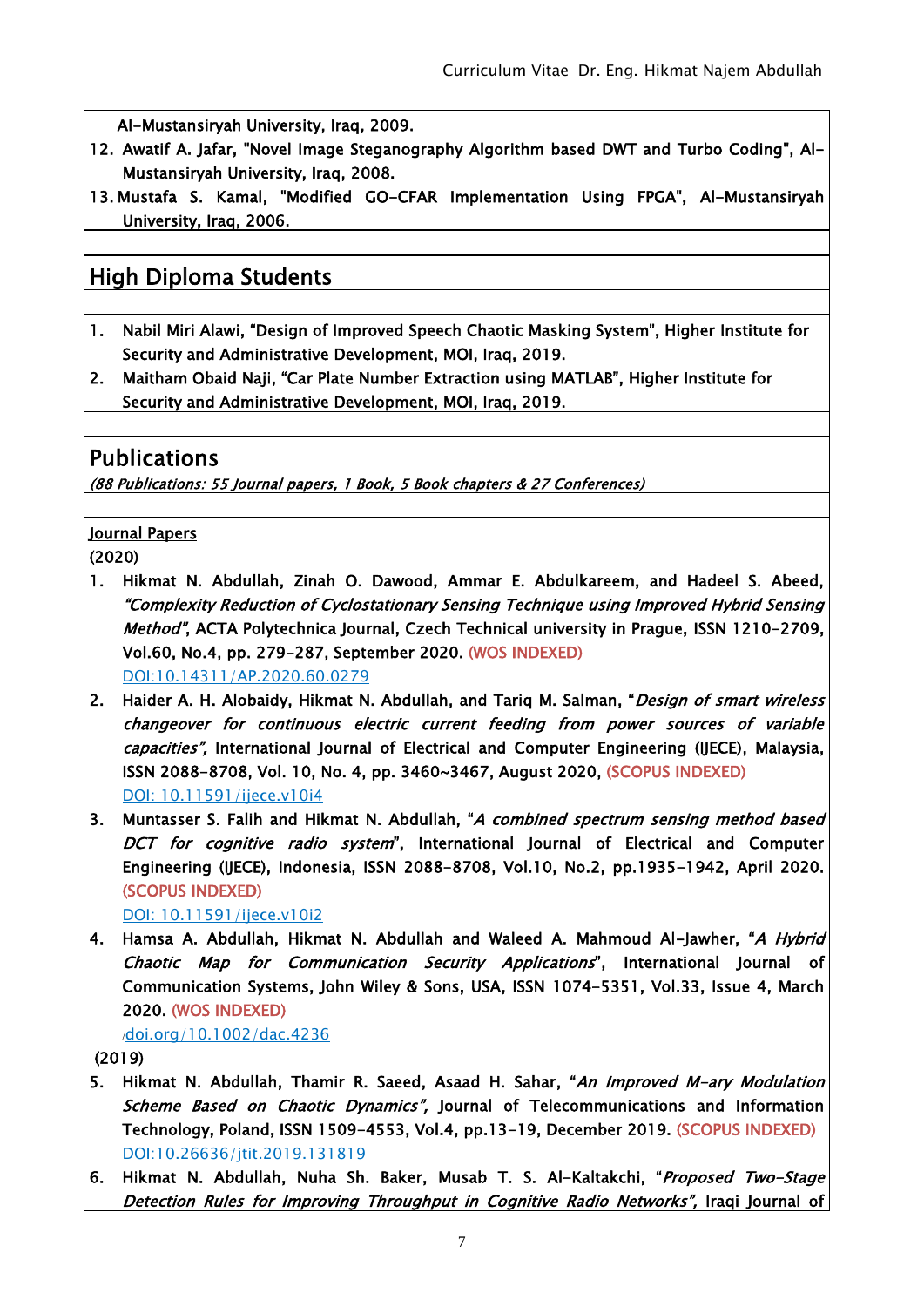Computers, Communications, Control & Systems Engineering (IJCCCE), Iraq, ISSN 1811- 9212, Vol.19, No.4, pp.1-11, October 2019. DOI:10.33103/uot.ijccce.19.4.1

7. Hikmat N. Abdullah, Thamir R. Saeed, Asaad H. Sahar, "Efficient error correcting scheme for chaos shift keying signals", International Journal of Electrical and Computer Engineering (IJECE), Malaysia, ISSN 2088-8708, Vol.9, No.5, pp.3550-3557, October 2019. (SCOPUS INDEXED)

DOI: 10.11591/ijece.v9i5.pp3550-3557

8. Musab T. S. Al-Kaltakchi, Raid Rafi Omar Al-Nima, Mohammed A. M. Abdullah, and Hikmat N. Abdullah, "Thorough Evaluation of TIMIT Database Speaker Identification Performance under Noise with and without the G.712 Type Handset", International Journal of Speech Technology, Springer, USA, ISSN 1381-2416, Vol.22, No.3, pp.851-863, September 2019. (WOS INDEXED)

DOI 10.1007/s10772-019-09630-9

9. Hamsa A. Abdullah and Hikmat N. Abdullah, "Design and FPAA Implementation of Novel Chaotic System", UPB Scientific Bulletin, Series C: Electrical Engineering and Computer Science, Romania, ISSN 2238-3540, Vol. 81, Issue.2, pp.153-164, May 2019. (WOS INDEXED)

https://www.scientificbulletin.upb.ro/rev\_docs\_arhiva/full381\_403641.pdf

10. Rawaa J. Hasan and Hikmat N. Abdullah, "Comparative Study of Selected Subcarrier Index Modulation OFDM Schemes", TELKOMNIKA (Telecommunication Computing Electronics and Control) Journal, Indonesia, ISSN 1693-6930, Vol.17, No.1, pp.15-22, February 2019. (SCOPUS INDEXED)

DOI: 10.12928/TELKOMNIKA.v17i1.10317

- 11. Hamsa A. Abdullah and Hikmat N. Abdullah, "Colour image encryption using Nahrain chaotic map", International Journal of Wireless and Mobile Computing, UK, ISSN: 1741-1084, Vol. 17, No. 2, pp.211-218, January 2019. (SCOPUS INDEXED) [DOI: 10.1504/IJWMC.2019.101440](https://doi.org/10.1504/IJWMC.2019.101440)
- 12. Hamsa A. Abdullah and Hikmat N. Abdullah, "FPGA Implementation of Color Image Encryption using a New Chaotic Map", Indonesian Journal of Electrical Engineering and Computer Science, Indonesia, ISSN 2502-4752, Vol.13, No.1, pp.129-137, January 2019. (SCOPUS INDEXED)

DOI: 10.11591/ijeecs.v13.i1.pp129-137

(2018)

- 13. Muntaser S. Falih, Hikmat N. Abdullah, "Double Threshold with Knowledge Based Decision Spectrum Sensing Method", Journal of Advanced Research in Dynamical and Control Systems (JARDCS), USA, ISSN 1943-023X, Issue 13 (Special Issue), pp.2169-2175, December 2018. http://www.jardcs.org/backissues/abstract.php?archiveid=6603#
- 14. Hikmat N. Abdullah and Hadeel S. Abed, *"Implementation of Selected Spectrum Sensing* [Systems for Cognitive Radio Networks using FPGA Platform](https://www.itl.waw.pl/czasopisma/JTIT/2018/4/81.pdf)", Journal of Telecommunications and Information Technology (JTIT), Poland, ISSN 1509-4553, Vol. 4, pp. 81-87, December 2018. (SCOPUS INDEXED).

Doi: 10.26636/jtit.2018.125018

15. Muntaser S. Falih and Hikmat N. Abdullah, "Evaluation of Different Energy Based Spectrum Sensing Approaches in Cognitive Radio System: Practical Perspective", International Journal of Scientific Engineering and Research (IJSER), India, ISSN 2347-3878, Vol.6, Issue 12,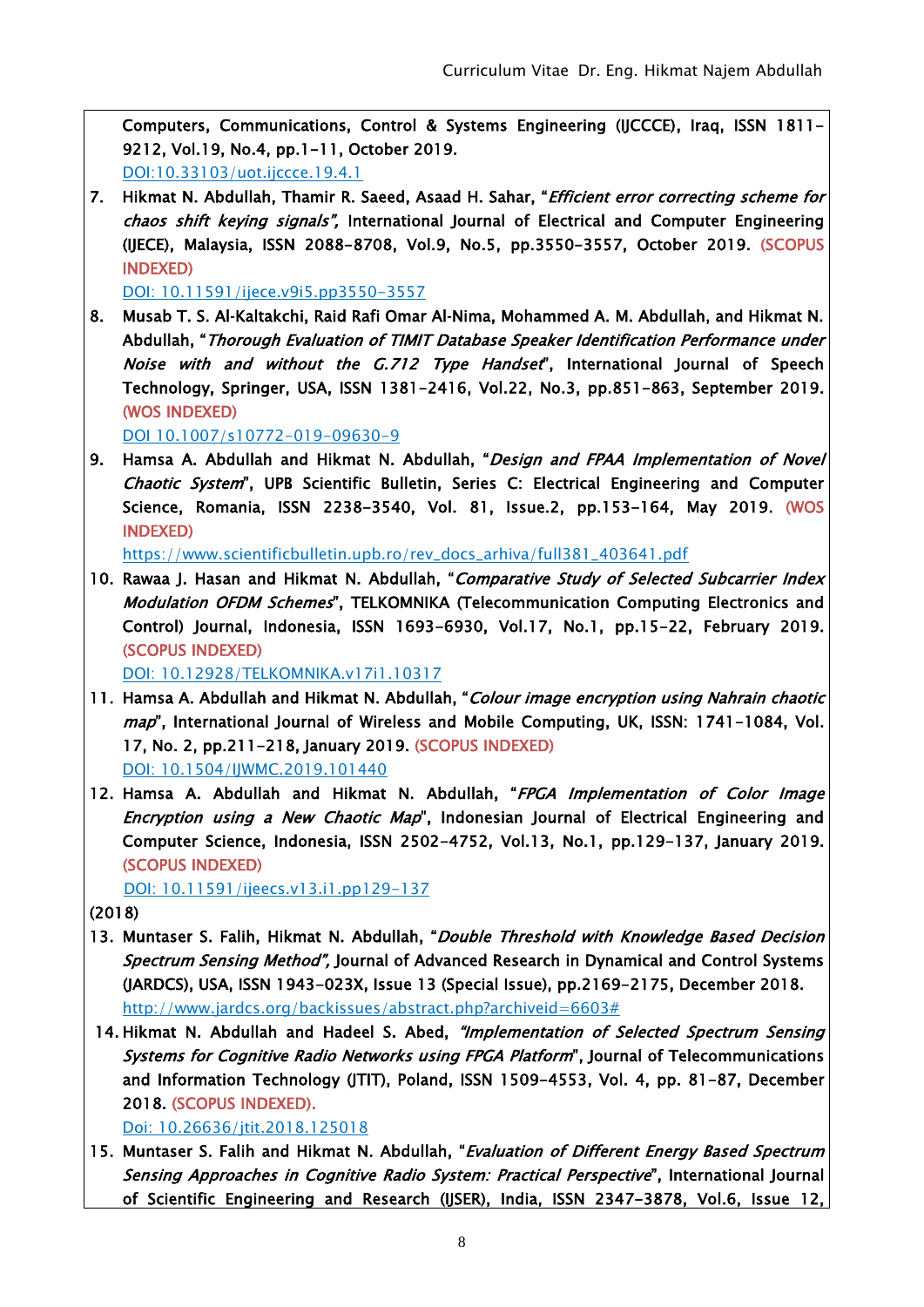pp.85-88, December 2018.

http://www.ijser.in/archives/v6i12/IJSER18465.pdf

- 16. Hamsa A. Abdullah and Hikmat N. Abdullah, "FPAA Implementation of Chaotic Modulation Based on Nahrain Map", Iraqi Journal of Information and Communications Technology (IJICT), Iraq, ISSN 2222-758X, Vol. 1, Issue 3, pp. 17-30, November 2018. [Doi: 10.31987/ijict.1.3.27](https://doi.org/10.31987/ijict.1.3.27)
- 17. Musab T. S. Al-Kaltakchi, Raid Rafi Omar Al-Nima, Hikmat N. Abdullah, Tingting Han, and Jonathon A. Chambers, "Finger Texture Verification Systems Based on Multiple Spectrum Lighting Sensors with Four Fusion Levels", Iraqi Journal of Information and Communications Technology (IJICT), Iraq, ISSN 2222-758X, Vol. 1, Issue 3, pp. 1-16, November 2018. Doi:10.31987/ijict.1.3.28
- 18. Hikmat N. Abdullah, Thamir R. Saeed, and Assad H. Sahar, "Suboptimal Detection of Modified Logistic Map-based Chaos Shift Keying Modulation", UPB Scientific Bulletin, Series C: Electrical Engineering and Computer Science, Romania, ISSN 2286-3540, Vol. 80, Issue.3, pp.85-94, August 2018. (WOS INDEXED)

https://www.scientificbulletin.upb.ro/rev\_docs\_arhiva/rez389\_313681.pdf

- 19. Saad S. Hreshee, Hikmat N. Abdullah, and Ameer K. Jawad, " A High Security Communication System based on Chaotic Scrambling and Chaotic Masking", International Journal on Communication Antenna and Propagation (IRECAP), Italy, ISSN 2039-5086 , Vol.8, No.3, 257-264, June 2018. (SCOPUS INDEXED) Doi:10.15866/irecap.v8i3.13541
- 20. Hamsa A. Abdullah and Hikmat N. Abdullah, "A New Chaotic Map for Secure Transmission", TELKOMNIKA (Telecommunication Computing Electronics and Control) Journal, Indonesia, ISSN 1693-6930, Vol.16, No.3, pp.1135-1142, June 2018. (SCOPUS INDEXED) <http://www.journal.uad.ac.id/index.php/TELKOMNIKA/article/view/8545>
- 21. Hikmat N. Abdullah, Sura F. Yousif, and Alejandro A. Valenzuela, "Spatial and Transform Domain based Steganography Using Chaotic Maps for Color Images", Journal of Fundamental and Applied Sciences JFAS, Algeria, ISSN 1112-9867, Vol. 14, No.4S, pp. 551- 556, March 2018. (WOS INDEXED) Doi:10.4314/jfas.v10i4s.212
- 22. Hikmat N. Abdullah and Ibrahim F. Ali, "Design of Chaotic Bifurcation Parameter Modulation Scheme using Mean Value Estimation", Iraqi Journal of Information and Communications Technology (IJICT), Iraq, ISSN 2222-758X, Vol. 1, Issue 1, pp. 52-61, March 2018. Doi:10.31987/IJICT.1.1.13

(2017)

- 23. Hikmat N. Abdullah and Nuha Sh. Baker, "Modified Hard Fusion Rule for Improving Throughput in Cognitive Radio Network", International Journal of Scientific Engineering and Research (IJSER), India, ISSN 2347-3878, Vol.5, No. 9, pp. 80-84, September 2017. http://www.ijser.in/archives/v5i9/IJSER171890.pdf
- 24. Hikmat N. Abdullah and Hadeel S. Sami, "Improvement of Energy Consumption in Spectrum Sensing Cognitive Radio Networks using an Efficient Two Stage Sensing Method," ACTA Polytechnica Journal, Czech Technical university in Prague, ISSN 1210-2709, Vol.57, No.4, pp. 235-244, September 2017. (WOS INDEXED) doi:10.14311/AP.2017.57.0235
- 25. Hikmat N. Abdullah and Hadeel S. Sami, "Low Energy Consumption for Cooperative and Non-cooperative Cognitive Radio," Engineering and Technology Journal, Iraq, ISSN 1681-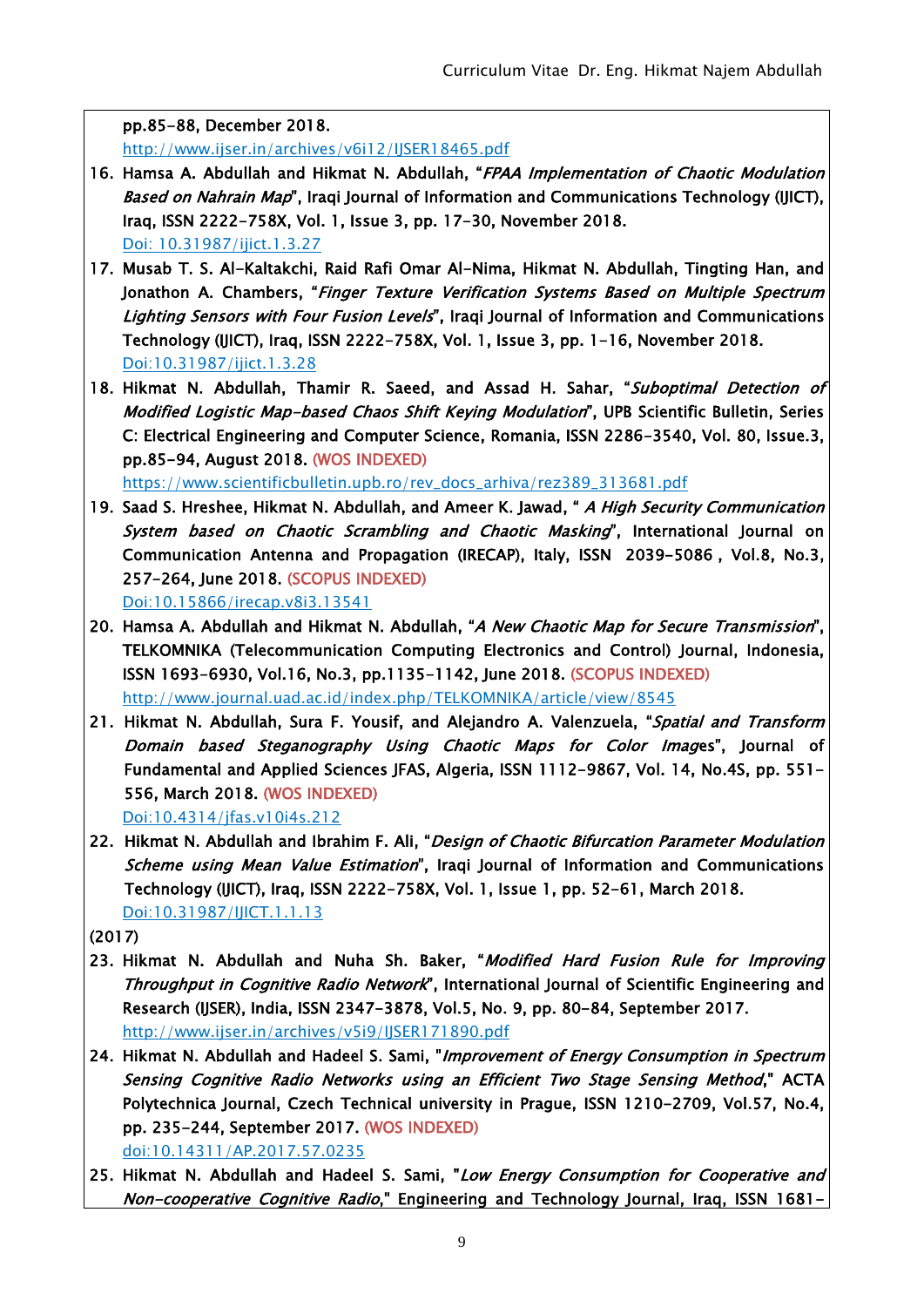6900, Vol.35, Part A, No.3, pp. 222-228, July 2017.

http://uotechnology.edu.iq/tec\_magaz/2017/Volume,%2035/No.%203,%202017/6.pdf

26. Hadi T. Zeboon, Hikmat N. Abdulah and Atheer J. Mansor," Robust Encryption System Based on Novel Chaotic Sequence," Research Journal of Applied Sciences, Engineering and Technology, Maxwell Scientific Publication Corp., USA, ISSN: 2040-7459, Vol.14, No.1, pp. 48-55, January 2017.

<http://maxwellsci.com/msproof.php?doi=rjaset.14.3988>

(2016)

27. Hikmat N. Abdullah and Hadeel S. Sami, "*Energy Consumption Control in Cooperative and* Non-cooperative Cognitive Radio using Variable Spectrum Sensing Sampling," Journal of Telecommunication, Electronic and Computer Engineering, Malaysia, ISSN: 2180-1843, Vol. 8, No. 9, pp. 7-12, December 2016. (SCOPUS INDEXED)

http://journal.utem.edu.my/index.php/jtec/article/view/780

28. Hikmat N. Abdullah and Sarab K. Mahmood, " Performance Evaluation of Non-redundant Error Correcting Scheme Using Logistic Chaotic Map, " Journal of Wireless Personal Communications, Springer, USA, ISSN 0929-6212, Vol.86, No.3, pp.1169-1181, February 2016. (SCOPUS INDEXED)

DOI: 10.1007/s11277-015-2981-2

- 29. Hikmat N. Abdullah and Ibrahim F. Ali, "Modified Maximum Auto-Correlation Estimation for Chaotic Initial Condition Modulation Scheme, "Engineering and Development Journal, Iraq, ISSN 1999-7816, Vol.20, No.1, pp.84-89, January 2016. [http://www.jead.org/images/2016edition/issue\\_1/7.pdf](http://www.jead.org/images/2016edition/issue_1/7.pdf)
- (2015)
- 30. Hikmat N. Abdullah and Ali A. Radhi, " Chaotic Multiple Access System Based on Orthogonal Chaotic Vector of Lorenz System ", Al-Nahrain University College of Engineering Journal NUCEJ, Iraq, ISSN 1812-187X, Vol.18, No.2, pp.219-228, December 2015. <https://www.researchgate.net/publication/292128881>
- 31. Hikmat N. Abdullah, Hadi T. Zeboon and Atheer J. Mansor, "Digital Image Encryption by Random Pixel Selection using Chaotic Sequences, "Al-Ma'moon College Journal, Iraq, ISSN 1992-4453, Vol.26, No.1, pp.228-236, December 2015. <https://www.researchgate.net/publication/286778338>
- 32. Hikmat N. Abdullah, Tariq M. Salman and Haider A. H. Alobaidy, " Performance Evaluation of ZigBee Transceivers using Convolutional Coding Technique, "Communications on Applied Electronics (CAE) Journal, Foundation of Computer Science FCS, New York, USA, ISSN 2394- 4714, Vol.3, No.5, pp.32-42, November 2015. DOI: 10.5120/cae2015651950
- 33. Haider A. H. Alobaidy, Hikmat N. Abdullah and Tariq S. Mohamed, "Implementation and Performance Evaluation of WSN for Energy Monitoring Application", Engineering and Development Journal, Iraq, ISSN 1813-7822, Vol.33, No.7A, pp.1555-1568, October 2015. http://uotechnology.edu.iq/tec\_magaz/2015/volum332015/No.07.A.2015/Text[2].pdf
- 34. Hikmat N. Abdullah, Sura F. Yousif and Awatif A. Jafar, "Design of Efficient Chaos Based Image Steganographic System, " SYLWAN Journal, Poland, ISSN 0039-7660, Vol.159, No.7, pp. 275-284, July 2015.

http://sylwan.ibles.org/archive.php?v=159&i=7

35. Hikmat N. Abdullah, Saad S. Hreshee and Ameer K. Jawad, "Design of Efficient Noise Reduction Scheme for Secure Speech Masked by Chaotic Signals", Journal of American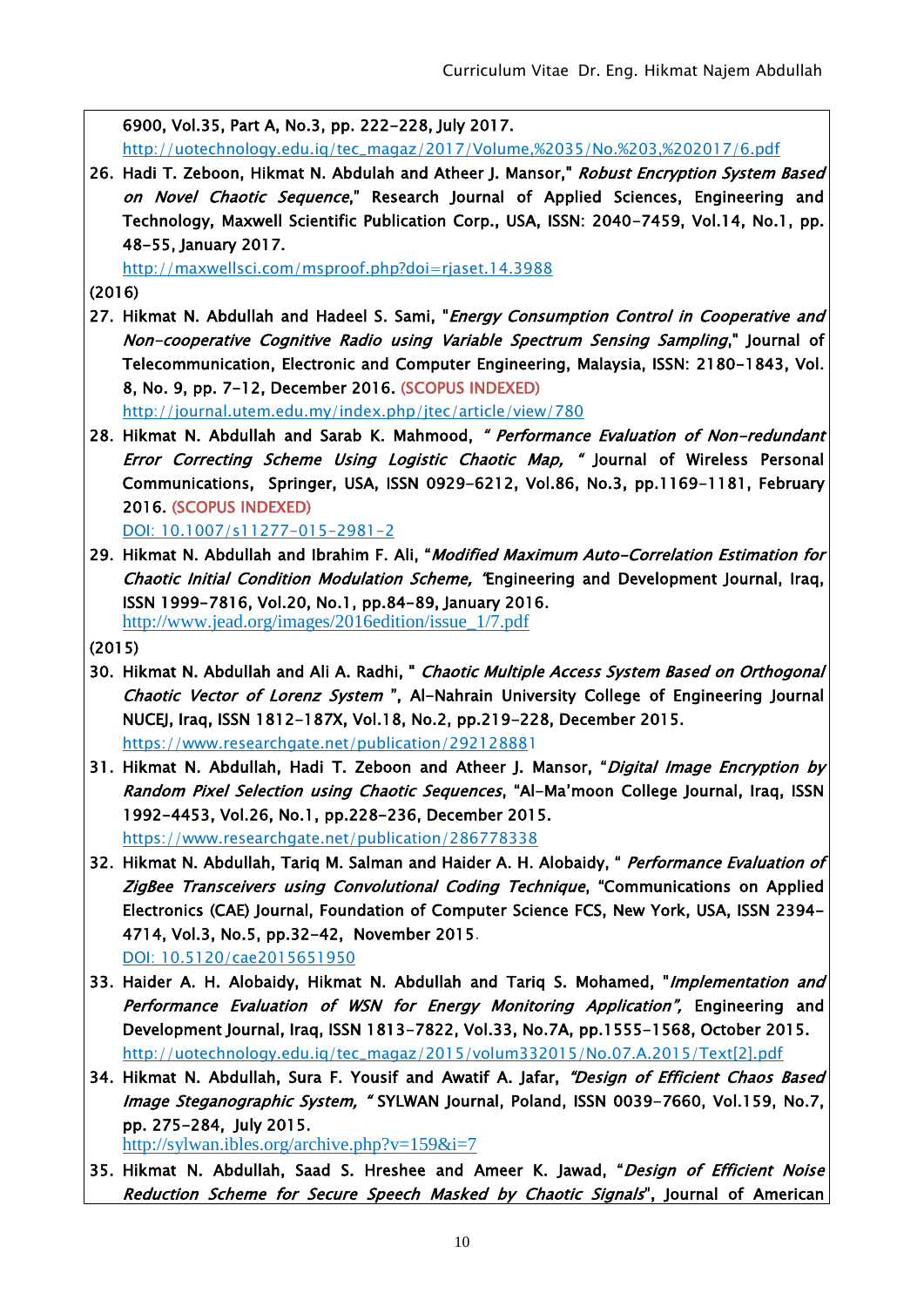Science, USA, ISSN 1545-1003, Vol.11, No.7, pp. 49-55, May 2015.

[http://www.jofamericanscience.org/journals/am-sci/am110715/007\\_28741am110715\\_49\\_](http://www.jofamericanscience.org/journals/am-sci/am110715/007_28741am110715_49_)55. pdf

- 36. Hikmat N. Abdullah and Ibrahim F. Ali, "Initial Condition Chaotic Modulation Scheme using Maximum Auto Correlation Estimation", International Journal of Engineering Research and Industrial Applications (IJERIA), India, ISSN 0974-1518, Vol.8, No. II, pp. 13-29, May 2015. <http://www.ascent-journals.com/IJERIA/Vol8No2/2-HIKMAT%20N.%20ABDULLAH-103.pdf>
- (2014)
- 37. Hikmat N. Abdullah, "Utilization of Multiple Access Communication System Based on Orthogonal Lu Chaotic Vector", Engineering and Development Journal, Iraq, ISSN 1813-7822, Vol.32 part(A), No.12, pp.3027-3037, December 2014. http://www.uotechnology.edu.iq/tec\_magaz/2014/volum322014/No.12.A.2014/Text(13).pdf
- 38. Hikmat N. Abdullah and Sarab K. Mahmood, " FPGA Implementation of the Non-Redundant Error-Correcting Scheme Based on Chaotic Dynamics", Journal of American Science, USA, ISSN 1545-1003, Vol.10, No.11, pp. 25-30, November 2014. http://www.jofamericanscience.org/journals/am-sci/am1011/
- 39. Hikmat N. Abdullah, Ali A. Radhi and Mohammed N. Majeed, "Chaotic Multiple Access System Based on Orthogonal Chaotic Vector of Rossler Sequence", Journal of Selected Areas in Telecommunications (JSAT), Canada, ISSN 1925-2676, Vol.4, No.2, pp 40-45, February 2014.

<http://www.cyberjournals.com/Papers/Feb2014/10.pdf>

- (2013)
- 40. Hikmat N. Abdullah, Fadhil S. S. Hasan and Alejandro Valenzuela, "Peak-to-Average Power Ratio Reduction Schemes for Complex Wavelet Packet Modulation", International Journal of Engineering Research and Industrial Applications (IJERIA), India, ISSN 0974-1518, Vol.6, No. III, pp 9-24, August 2013.

http://www.ascent-journals.com/IJERIA/Vol6No3/2-HIKMAT%20N.%20ABDULLAH-267.pdf

- 41. Hikmat N. Abdullah," Design of a Differential Chaotic on-off keying communication system", Journal of Engineering, Iraq, ISSN 1726-4073, Vol.19, No.4, pp.464-468, 2013. <http://www.iasj.net/iasj?func=fulltext&aId=70796>
- 42. Hikmat N. Abdullah, Majid A. Alwan and Fadhil S. Hasan, "PAPR Reduction of Complex Wavelet Packet Modulation (CWPM) System using a Novel Hybrid Technique over Selective Rayleigh Fading Channel ", Engineering and development journal, Iraq, ISSN 1813-7822, Vol.17, No.1, pp.100-113, 2013.

http://www.iasj.net/iasj?func=fulltext&aId=71178

43. Hikmat N. Abdullah, Majid A. Alwan and Fadhil S. Hasan, " Performance Evaluation of Dual Tree Complex Wavelet Packet Modulation (DT-CWPM) System over Multipath Rayleigh Fading Channel ", Engineering and Technology Journal, Iraq, ISSN 1681-6900, Vol.31 Part(A), No.5, pp.992-1012, 2013.

[http://www.uotechnology.edu.iq/tec\\_magaz/2013/volum312013/No.05.A.2013/Text%20%2814%29.pdf](http://www.uotechnology.edu.iq/tec_magaz/2013/volum312013/No.05.A.2013/Text%20%2814%29.pdf)

(2012)

- 44. Hikmat N. Abdullah and Fadhil S. Hasan," Performance Evaluation of Complex Wavelet Packet Modulation (CWPM) System over Multipath Rayleigh Fading Channel ", Journal of Signal and Information Processing (JSIP), USA, ISSN 2159-4465, Vol.3, No.3, pp.352-359, 2012. DOI:10.4236/jsip.2012.33045
- 45. Hikmat N. Abdullah, "[Design of High data Rate FM-QCSK Chaotic Communication System](http://article.sapub.org/10.5923.j.jwnc.20120204.04.html)", Journal of Wireless Networking and Communications, USA, ISSN 2167-7336, Vol.2, No.4,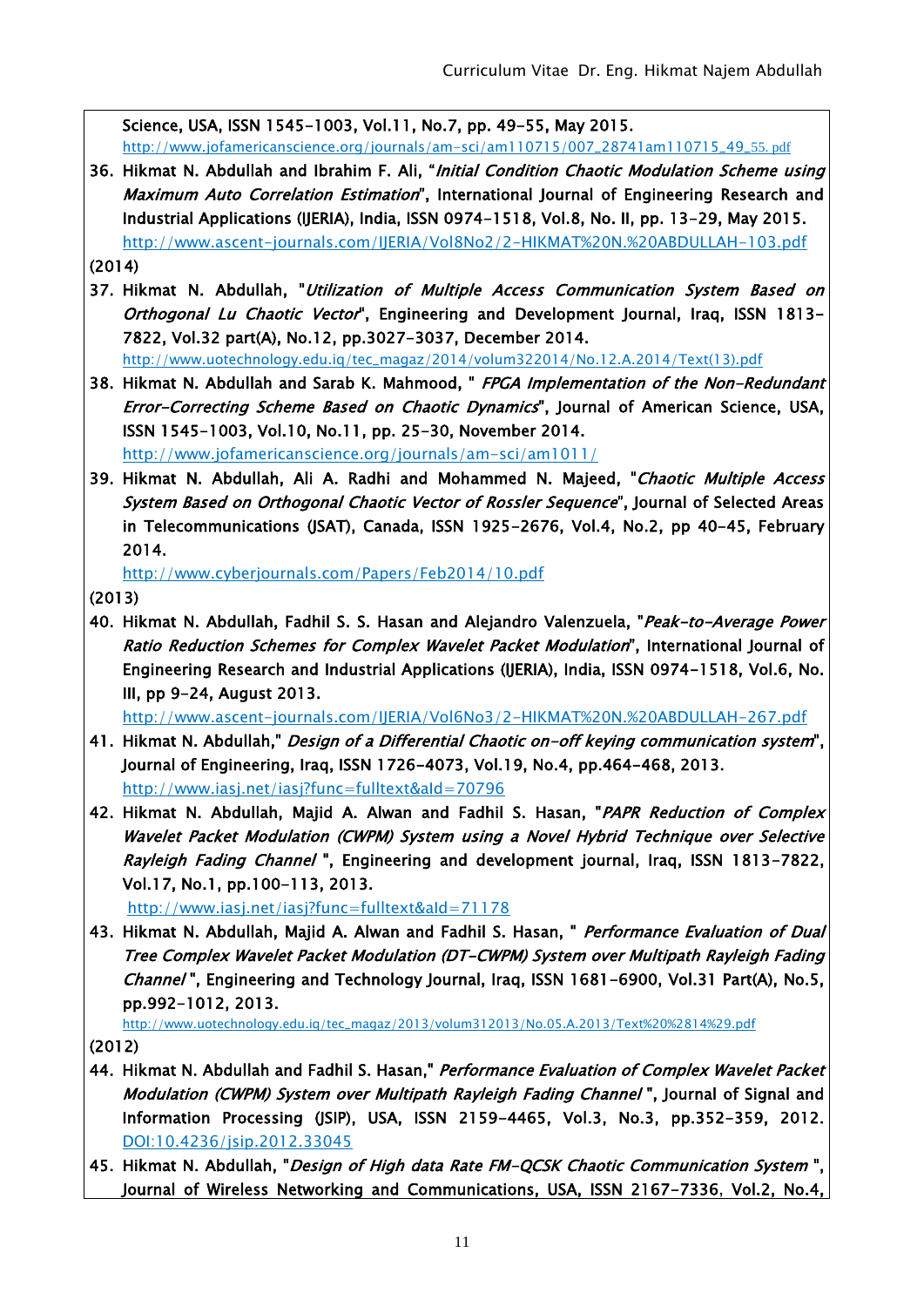|  |  |  | pp.49-54, 2012. |  |
|--|--|--|-----------------|--|
|--|--|--|-----------------|--|

DOI: 10.5923/j.jwnc.20120204.04.

(2011)

- 46. Hikmat N. Abdullah and Alejandro Valenzuela," Performance Evaluation of FM-COOK Chaotic Communication system ", Journal of Signal and Information Processing (JSIP), USA, ISSN 2159-4465, Vol. 2, No.3, pp.175-177, 2011. DOI: [10.4236/jsip.2011.23023](http://dx.doi.org/10.4236/jsip.2011.23023)
- 47. Amel M. Noori and Hikmat N. Abdullah, "Performance Evaluation of Selected Serial Concatenation Codes in AWGN & Frequency Selective Rayleigh Fading Channels", Engineering and Development Journal, Iraq, ISSN 1813-7822, Vol.15, No.1, pp.118-125, 2011.

http://www.iasj.net/iasj?func=fulltext&aId=28609

48. Hikmat N. Abdullah and Ali A. Radhi, "Performance of Quadrature OFDM System in Rayleigh Fading Channels", Engineering and Development Journal, Iraq, ISSN 1813-7822, Vol.15, No.2, pp.31-44, 2011.

<http://www.iasj.net/iasj?func=fulltext&aId=28577>

(2010)

49. Hikmat N. Abdullah and Hussein A. Hadi, "Design and Implementation of FPGA Based Software Defined Radio Using Simulink HDL Coder", Engineering and Technology Journal, Iraq, ISSN 1681-6900, Vol.28, No.23, pp.6750-6767, 2010. http://www.iasj.net/iasj?func=fulltext&aId=41729

(2008)

- 50. Hikmat N. Abdullah and Safaa A. Ali, "Slantlet based Polynomial Cancellation Coding OFDM ", Engineering and Development Journal, Iraq, ISSN 1813-7822, Vol.12, No.4, pp.81-92, 2008. http://www.iasj.net/iasj?func=fulltext&aId=10290
- 51. Hikmat N. Abdullah, "Design and Implementation of Programmable BPF using FPGA", Engineering and Technology Journal, Iraq, ISSN 1681-6900, Vol.26, No.7, pp.872-884, 2008.

<http://www.iasj.net/iasj?func=fulltext&aId=26657>

(2006)

52. Hikmat N. Abdullah, "Design and implementation of Reed-Solomon Encoder/Decoder using FPGA ", Engineering and Development Journal, Iraq, ISSN 1813-7822, Vol.10, No.3, pp.104- 114, 2006.

<http://www.iasj.net/iasj?func=fulltext&aId=27019>

(2005)

53. Hikmat N. Abdullah, "Hardware implementation of direct sequence spread spectrum transmitter using FPGA", Journal of Cologne University of Applied Sciences, Germany, ISSN 1612-9040, Vol.3, No.1, pp.13-18, 2005.

[http://www.presse.fh-koeln.de/imperia/md/content/verwaltung/dezernat5/sg51/wissberichte/wissreihe3\\_2005.pdf](http://www.presse.fh-koeln.de/imperia/md/content/verwaltung/dezernat5/sg51/wissberichte/wissreihe3_2005.pdf)

54. Walid A. Mahmoud and Hikmat N. Abdullah, "*Efficient implementation of synchronization* sub-system for direct sequence spread spectrum system using FPGA ", Engineering and Technology Journal, Iraq, ISSN 1681-6900, Vol.24, No.2, pp.140-145, 2005. <http://www.iasj.net/iasj?func=fulltext&aId=66581>

(2004)

55. Walid A. Mahmoud, Jasim M. Al-Samarei and Hikmat N. Abdullah, " Simulation of a DS/SS System Using MATLAB-Simulink", Engineering and Development Journal, Iraq, ISSN 1813-7822, Vol.8, No.3, pp.42-58, 2004.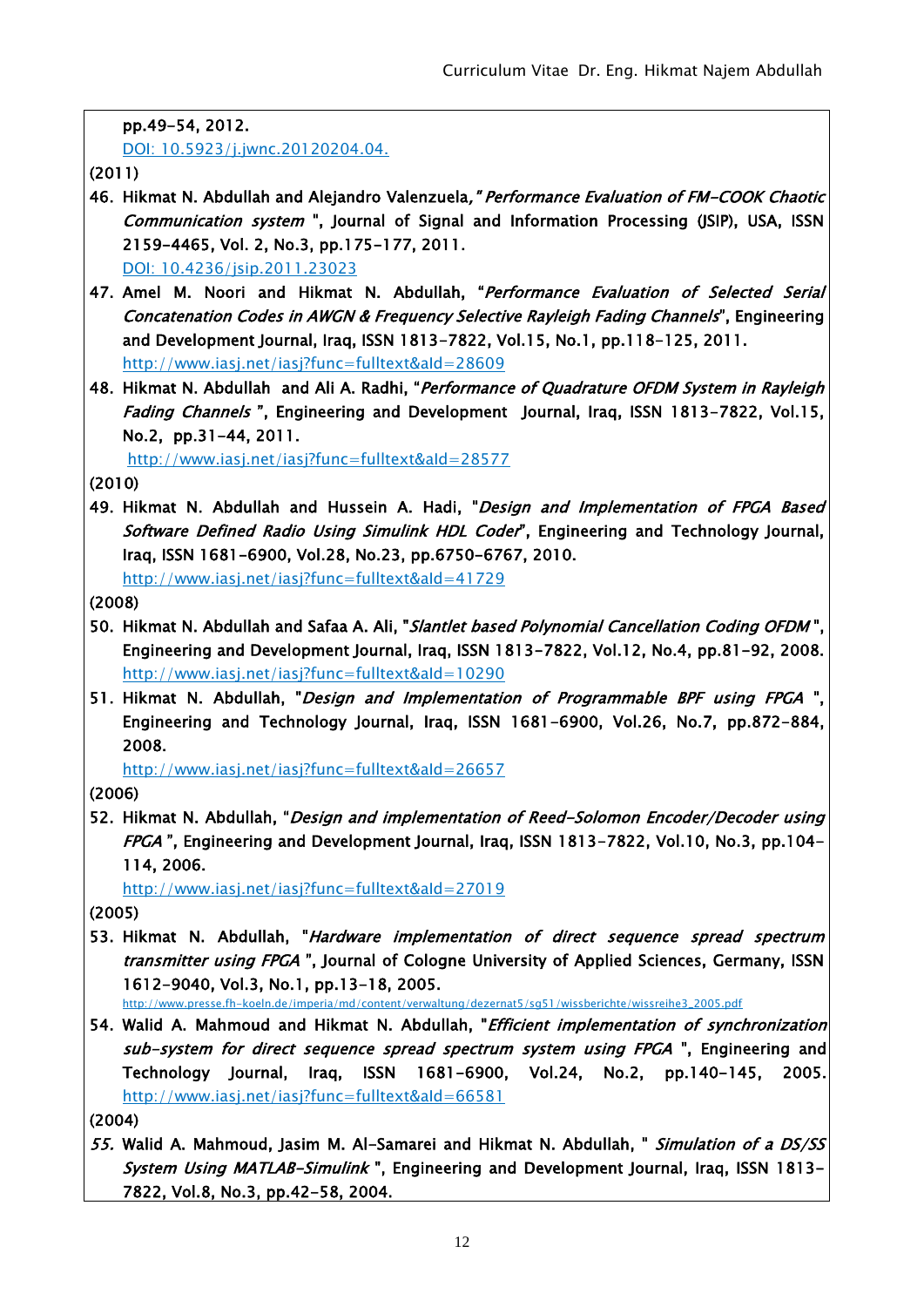http://www.researchgate.net/publication/234774095

**Books** 

(2017)

1. Hikmat N. Abdullah and Hadeel S. Abed, *Energy Efficient Spectrum Sensing Methods for* Cognitive Radio Networks, LAP LAMBERT Academic Publishing, ISBN: 978-3-330-07942-7, Germany, 2017.

https://www.lap-publishing.com/extern/listprojects

#### Book Chapters

(2020)

1. Hamsa A. Abdullah and Hikmat N. Abdulah, " Secure Image Transmission Based on a [Proposed Chaotic Maps](https://link.springer.com/chapter/10.1007/978-3-030-38700-6_4)," Chapter 4 of the book: Multimedia Security Using Chaotic Maps: Principles and Methodologies, Springer Nature, ISBN 978-3-030-38699-3, pp. 81-109, Switzerland, 2020.

Doi:10.1007/978-3-030-38700-6\_4

2. Hamsa A. Abdullah and Hikmat N. Abdulah, "*Embedded Hardware Implementation for Image* [Security Using Chaotic Maps](https://link.springer.com/chapter/10.1007/978-3-030-38700-6_10)," Chapter 10 of the book: Multimedia Security Using Chaotic Maps: Principles and Methodologies, Springer Nature, ISBN 978-3-030-38699-3, pp. 231- 261, Switzerland, 2020.

Doi:10.1007/978-3-030-38700-6\_10

- (2018)
- 3. Hadi T. Zeboon, Hikmat N. Abdulah and Atheer J. Mansor, " New Image Scrambling Algorithm Depending on Image Dimension Transformation using Chaotic Flow Sequences, " Chapter 20 of the book: Shaping the Future of ICT: Trends in IT, Communication Systems and Management, CRC Press Taylor & Francis, ISBN 9781498781183, pp. 269-279, USA, 2018.

www.crcpress.com/Shaping-the-Future-of-ICT-Trends-in-Information-Technology-Communications/Emary-Brzozowska/p/book/9781498781183

4. Hikmat N. Abdulah and Hadeel S. Sami, "Efficient Two Stage Sensing Method for Improving Energy Consumption in Cognitive Radio Networks, " Chapter 21 of the book: Shaping the Future of ICT: Trends in IT, Communication Systems and Management" , CRC Press Taylor & Francis, ISBN 9781498781183, pp.281-295, USA, 2018. www.crcpress.com/Shaping-the-Future-of-ICT-Trends-in-Information-Technology-Communications/Emary-Brzozowska/p/book/9781498781183

5. Hikmat N. Abdullah and Alejandro Valenzuela, "A Joint MATLAB/FPGA Design of AM Receiver for teaching Purposes ", Chapter 14 of the book "Electromagnetics and Network Theory and their Microwave Technology Applications", Springer-Publishing house, ISBN: 978-3-642- 18374-4, pp. 189-200, Germany, 2011.

http://link.springer.com/chapter/10.1007%2F978-3-642-18375-1\_14#page-1

**Conferences** 

(2020)

1. Muntasser S. Falih and Hikmat N. Abdullah, "Cooperative Spectrum Sensing Method using Sub-band Decomposition with DCT for Cognitive Radio System", Proceedings of First International Conference on Applied Computing to Support Industry: Innovation and Technology (ACRT2019), Ramadi, Iraq, 15-16 September 2019, Springer Nature Switzerland, ISBN 978-3-0-3038751-8, pp. 465-475, February 2020. (SCOPUS INDEXED)

<sup>(2011)</sup>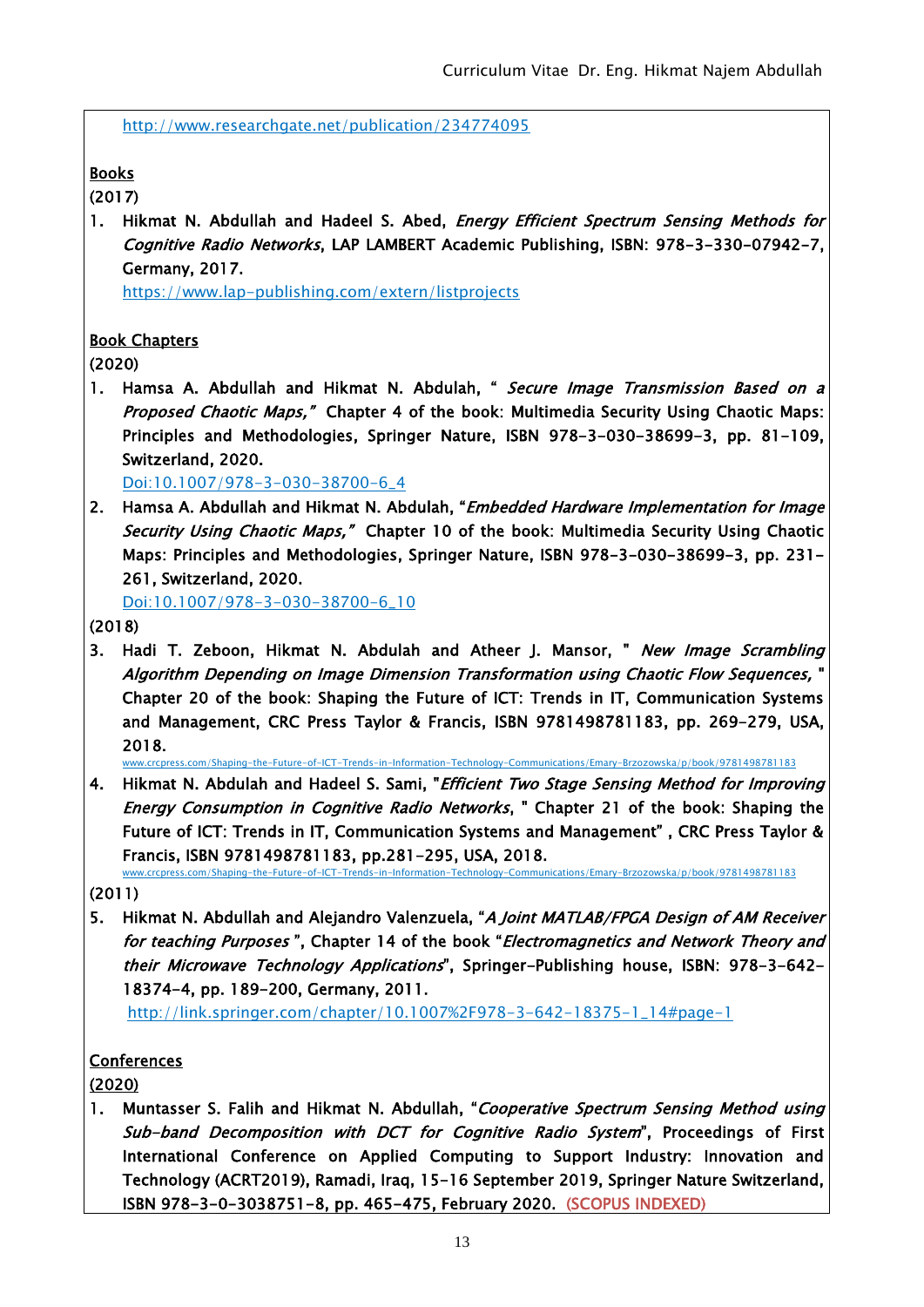DOI: 10.1007/978-3-030-38752-5\_36

(2019)

- 2. Hikmat N. Abdullah, Nuha Sh. Bakr and Alejandro Valenzuela, "Double Threshold Soft Decision Rule for Improving Performance of Cognitive Radio Networks", Proceedings of 9th IEEE International Conference on Consumer Electronics (ICCE-Berlin), September 8-11, 2019, Berlin, Germany, pp. 158-161. (SCOPUS INDEXED) DOI: [10.1109/ICCE-Berlin47944.2019.8966232](https://doi.org/10.1109/ICCE-Berlin47944.2019.8966232)
- 3. Alshaima Q. Al-Khafaji, M. F. Al-Gailani, and Hikmat N. Abdullah, "FPGA Design and Implementation of an AES Algorithm based on Iterative Looping Architecture", Proceedings of 9th IEEE International Conference on Consumer Electronics (ICCE-Berlin), September 8-11, 2019, Berlin, Germany, (SCOPUS INDEXED) DOI: [10.1109/ICCE-Berlin47944.2019.8966137](https://doi.org/10.1109/ICCE-Berlin47944.2019.8966137)
- 4. Hikmat N. Abdullah, Thamir R. Saeed, Asaad H. Sahar, "Combined Detection and Error Correction Algorithm for Noncoherent Chaos Shift Keying System", Proceedings of fifth International Engineering Conference on Developments in Civil & Computer Engineering Applications (IEC2019), June 23-25, 2019, Erbil, Iraq, pp.34-39. (SCOPUS INDEXED) DOI: [10.1109/IEC47844.2019.8950526](https://doi.org/10.1109/IEC47844.2019.8950526)

(2018)

5. Hadi T. Zeboon, Hikmat N. Abdulah and Atheer J. Mansor, "*Digital Image Scrambling Using* Chaotic Systems Based on FPGA", Proceedings of Third IEEE Scientific Conference of Electrical Engineering (SCEE2018), 19-20 December 2018, University of technology, Baghdad, Iraq, pp.19-24. (SCOPUS INDEXED)

DOI: [10.1109/SCEE.2018.8684100](https://doi.org/10.1109/SCEE.2018.8684100)

6. Ameer K. Jawad, Hikmat N. Abdullah, and Saad S. Hreshee "Secure Speech Communication System Based on Scrambling and Masking by Chaotic Maps," Proceedings of IEEE International Conference on Advances in Sustainable Engineering and Applications. ICASEA'18, 14-15 March 2018, Wasit, Iraq, pp. 7-12. (SCOPUS INDEXED) DOI: [10.1109/ICASEA.2018.8370947](https://doi.org/10.1109/ICASEA.2018.8370947)

(2017)

- 7. Hamsa A. Abdullah and Hikmat N. Abdullah, " Two-level Secure Colored Image Transmission Using Novel Chaotic Map, "Proceedings of IEEE 2nd Al-Sadeq International Conference on Multidisciplinary in IT and Communication Science and Applications (AIC-MITCSA), 10-11 December 2017, Baghdad, Iraq, pp.295-300. (SCOPUS INDEXED) DOI[:10.1109/AIC-MITCSA.2017.8722975](https://doi.org/10.1109/AIC-MITCSA.2017.8722975)
- 8. Hikmat N. Abdullah and Hamsa A. Abdullah, "Image Encryption Using Hybrid Chaotic Map", Proceedings of IEEE International Conference on Current Research in Computer Science and Information Technology ICCIT'2017, 26-27 April 2017, University of Human Development UHD, Slemani, Iraq, pp. 121-125. (SCOPUS INDEXED) DOI: [10.1109/CRCSIT.2017.7965545](https://doi.org/10.1109/CRCSIT.2017.7965545)
- 9. Hikmat N. Abdullah and Hamsa A. Abdullah, "Four-Dimensional Tinkerbelle Chaotic System for Secure Transmission," Proceedings of Alsalam First Scientific Conference SFSC'17, 16-17 April 2017, Baghdad, Iraq, ISSN 2522-3402, pp. 539-553. https://www.researchgate.net/publication/324107641
- 10. Hikmat N. Abdullah, Sura F. Yousif and Alejandro A. Valenzuela, "Spatial and Transform Domain based Steganography Using Chaotic Maps for Color Images", Proceedings of IEEE International Conference on Communication Management and Information Technology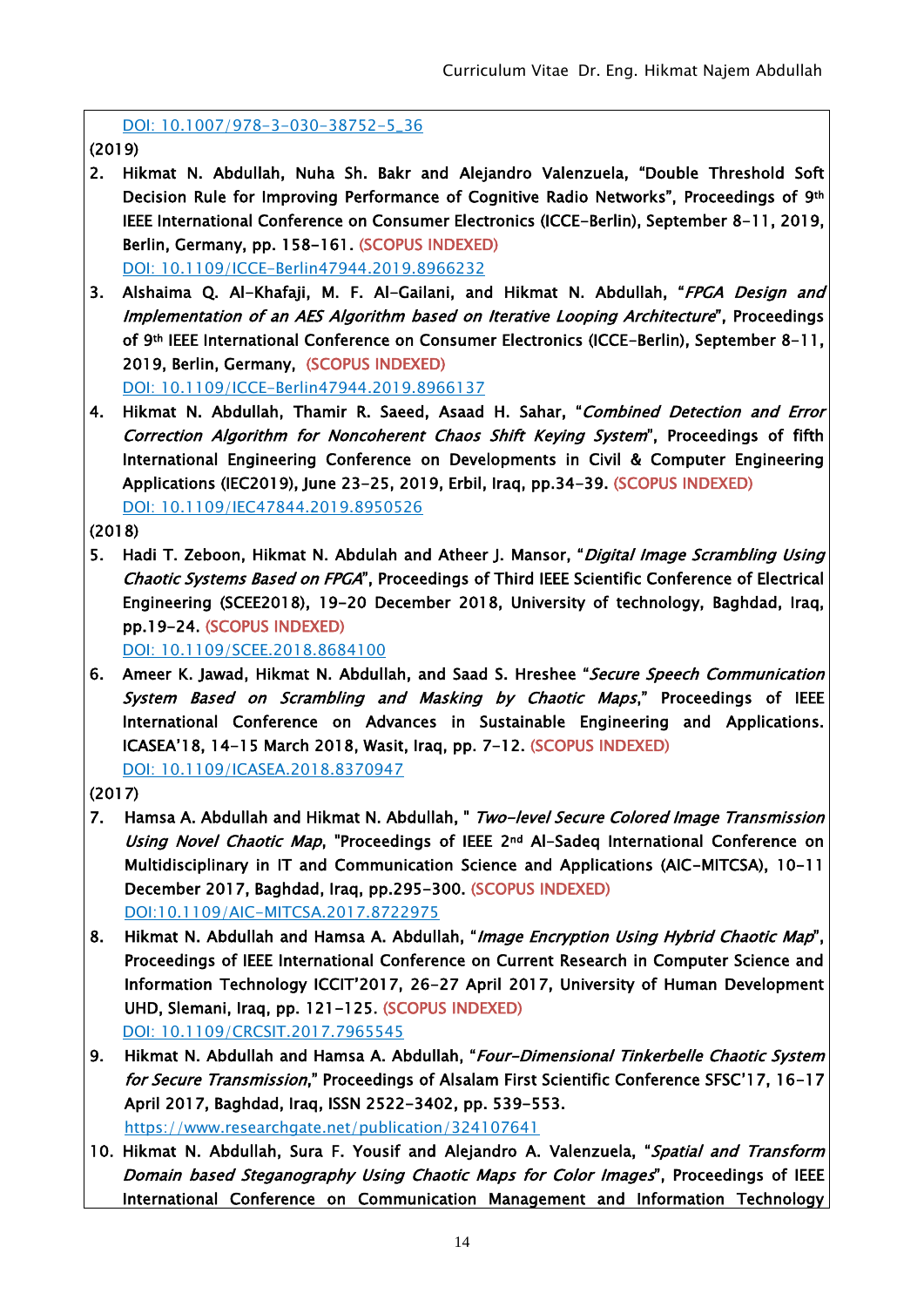ICCMIT 2017, 3-5 April 2017, Warsaw, Poland. (2016)

- 11. Hikmat N. Abdullah, Sura F. Yousif and Alejandro A. Valenzuela, "*Wavelet Based Image* Steganographic System using Chaotic Signals, " Proceedings of 6th IEEE International Conference on Information Communication and Management ICICM 2016, 29-31 October 2016, London, United Kingdom, pp. 130-135. (SCOPUS INDEXED) DOI[:10.1109/INFOCOMAN.2016.7784229](https://doi.org/10.1109/INFOCOMAN.2016.7784229)
- 12. Hikmat N. Abdulah and Hadeel S. Sami, " Improvement of Energy Consumption in CRN using an Efficient Coarse - Fine Sensing Method, " Proceedings of International Conference on Change, Innovation, Informatics and Disruptive Technology (ICCIDT'16), 11-12 October 2016, London, United Kingdom, pp. 218-230.

[http://proceedings.sriweb.org/repository/index.php/ICCIIDT/icciidtt\\_london/paper/view/25/44](http://proceedings.sriweb.org/repository/index.php/ICCIIDT/icciidtt_london/paper/view/25/44)

13. Hadi T. Zeboon, Hikmat N. Abdulah and Atheer J. Mansor, " High Speed Non-equal Dimension Color Image Scrambling using Chaotic Flow Sequences, " Proceedings of International Conference on Change, Innovation, Informatics and Disruptive Technology (ICCIDT'16), 11-12 October 2016, London, United Kingdom, pp. 419-433.

[http://proceedings.sriweb.org/repository/index.php/ICCIIDT/icciidtt\\_london/paper/view/43/62](http://proceedings.sriweb.org/repository/index.php/ICCIIDT/icciidtt_london/paper/view/43/62)

- 14. Hikmat N. Abdullah and Hadeel S. Sami, " Improvement of Energy Consumption in Cognitive Radio by Reducing the number of Sensed Samples, "Proceedings of IEEE Al-Sadeq International Conference on Multidisciplinary in IT and Communication Science and Applications (AIC-MITCSA), 9-10 May 2016, Baghdad, Iraq, pp.301-306. (SCOPUS INDEXED) DOI[:10.1109/AIC-MITCSA.2016.7759900](http://dx.doi.org/10.1109/AIC-MITCSA.2016.7759900)
- 15. Hikmat N. Abdullah, Tariq M. Salman, and Haider A.H. Alobaidy, " Design of a ZigBee Based WSN with Channel Coding for Energy and Temperature Monitoring, " Proceedings of IEEE Al-Sadeq International Conference on Multidisciplinary in IT and Communication Science and Applications (AIC-MITCSA), 9-10 May 2016, Baghdad, Iraq, pp. 1-5. (SCOPUS INDEXED) DOI[:10.1109/AIC-MITCSA.2016.7759954](http://dx.doi.org/10.1109/AIC-MITCSA.2016.7759954)

(2015)

16. Hikmat N. Abdullah, Saad S. Hreshee and Ameer K. Jawad, "Nosie Reduction of Chaotic Masking System using Repetition Method," Proceedings of Babylon First International Engineering Conference (BIEC1), 22-23 December 2015, Babylon, Iraq, pp.1-11. <https://www.researchgate.net/publication/291356303>

(2014)

17. Hikmat N. Abdullah, Fadhil S. Hasan and Alejandro Valenzuela, "Implementation of Complex Wavelet Packet System using FPGA Platform ", Proceedings of 15th International Arab Conference on Information Technology (ACIT'2014), 9-11 December 2014, Nizwa, Oman, pp. 99-104.

http://www.acit2k.org/ACIT/2014Proceedings/252.pdf

18. Hikmat N. Abdullah, Fadhil S. Hasan and Alejandro Valenzuela, " FPGA Based π/4-DQPSK Complex Wavelet Packet Modulation ", Proceedings of 21<sup>st</sup> IEEE Symposium on Communications and Vehicular Technology (SCVT 2014), 10-11 November 2014, Delft, Netherlands, pp.85-89. (SCOPUS INDEXED)

DOI[:10.1109/SCVT.2014.7046713](http://dx.doi.org/10.1109/SCVT.2014.7046713)

(2013)

19. Hikmat N. Abdullah, Fadhil S. Hasan and Alejandro Valenzuela, "FPGA based Fast Complex Wavelet Packet Modulation (CWPM) System ", Proceedings of IEEE international Conference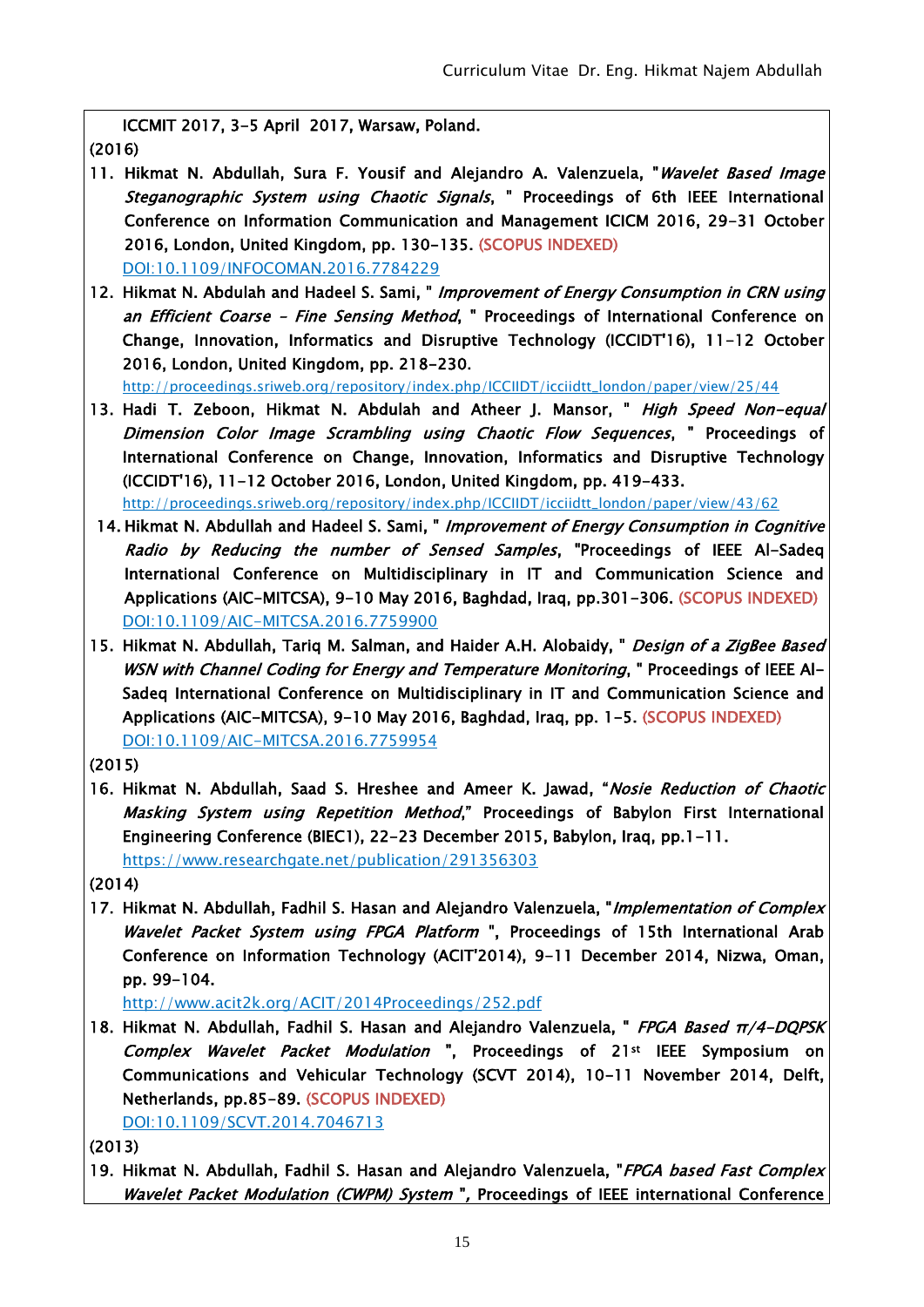on Circuits and Systems (ICCAS2013), 18-19 September 2013, Kuala Lumpur, Malaysia, pp.33-38. (SCOPUS INDEXED)

DOI[:10.1109/CircuitsAndSystems.2013.6671610](http://dx.doi.org.tiger.sempertool.dk/10.1109/CircuitsAndSystems.2013.6671610) 

20. Alejandro Valenzuela and Hikmat N. Abdullah, "Low Power Transmission for Autonomous Wireless Indoor Sensors", Proceedings of the 16th International Conference on Sensors and Measurement Technology, SENSOR 2013, 14-16 May 2013, Nürnberg, Germany, pp.448- 451.

DOI:10.5162/sensor2013/C6.3, ISBN 978-3-9813484-3-9

(2012)

21. Hikmat N. Abdullah, Fadhil Sahib and Alejandro Valenzuela, "Hybrid PAPR Reduction Technique for Complex Wavelet Packet Modulation System ", Fifth IEEE International Wireless Days (WD), 2012 IFIP conference, ISSN 2156-9711, 21-23 November 2012, Dublin, Ireland, pp.1-4. (SCOPUS INDEXED)

DOI[:10.1109/WD.2012.6402814](http://dx.doi.org/10.1109%2FWD.2012.6402814)

22. Hikmat N. Abdullah and Alejandro Valenzuela, "Efficient Chaotic Communication System for Wireless Sensing Applications ", Proceedings of the Ninth IEEE International Multi-Conference on Systems, Signals and Devices SSD'12, 20-23 March 2012, Chemnitz, Germany, pp.914-918. (SCOPUS INDEXED)

<http://ieeexplore.ieee.org/xpl/login.jsp?tp=&arnumber=6198019>

(2011)

23. Hikmat N. Abdullah, "Performance Enhancement of FM-QCSK Chaotic Communication Systems", Proceedings of the Third IEEE International Congress for Ultra Modern Telecommunications and Control Systems ICUMT, 5-7 October 2011, Budapest, Hungary, pp.406-410. (SCOPUS INDEXED)

http://ieeexplore.ieee.org/xpl/login.jsp?tp=&arnumber=5371563

24. Hikmat N. Abdullah, Fadhil Sahib and Alejandro Valenzuela, "Design of High Speed Haar Wavelet Packet Modulation (HWPM) System", Proceedings of Mosharaka International Conference on Communications, Computers and Applications MIC-CCA2011, ISBN: 978-0- 9836521-1-3, 22-24 July 2011 Istanbul, Turkey, pp.65-72.

<http://mosharaka.net/?Cat=Conferences&Pag=PaperDownloadA&Paper=150>

- (2010)
- 25. Hikmat N. Abdullah and Safaa A. Ali, "Implementation of 8-point Slantlet transform based polynomial cancellation coding-OFDM system using FPGA", Proceedings of the Seventh IEEE International Multi-Conference on Systems, Signals and Devices SSD'10, 27– 30 June 2010, Amman, Jordan, pp.1-6. (SCOPUS INDEXED)

<http://ieeexplore.ieee.org/xpl/login.jsp?tp=&arnumber=5585601>

(2009)

26. Hikmat N. Abdullah and Awatif A. Jafar, "Robust Steganographic System Based on DWT and Turbo Coding ", Third conference of college of Science of Baghdad University, 24-26 April 2009, Baghdad, Iraq, pp.879-888.

http://www.researchgate.net/publication/235751295

(2000)

27. Hikmat N. Abdullah and Maher k. Al-Azawi, "Non-coherent acquisition of direct sequence spread spectrum signals in the presence of data modulation", Third conference of the military College of Engineering MCE, 23-25 April 2000, pp.14-28, Baghdad, Iraq. <http://www.researchgate.net/publication/235671764>